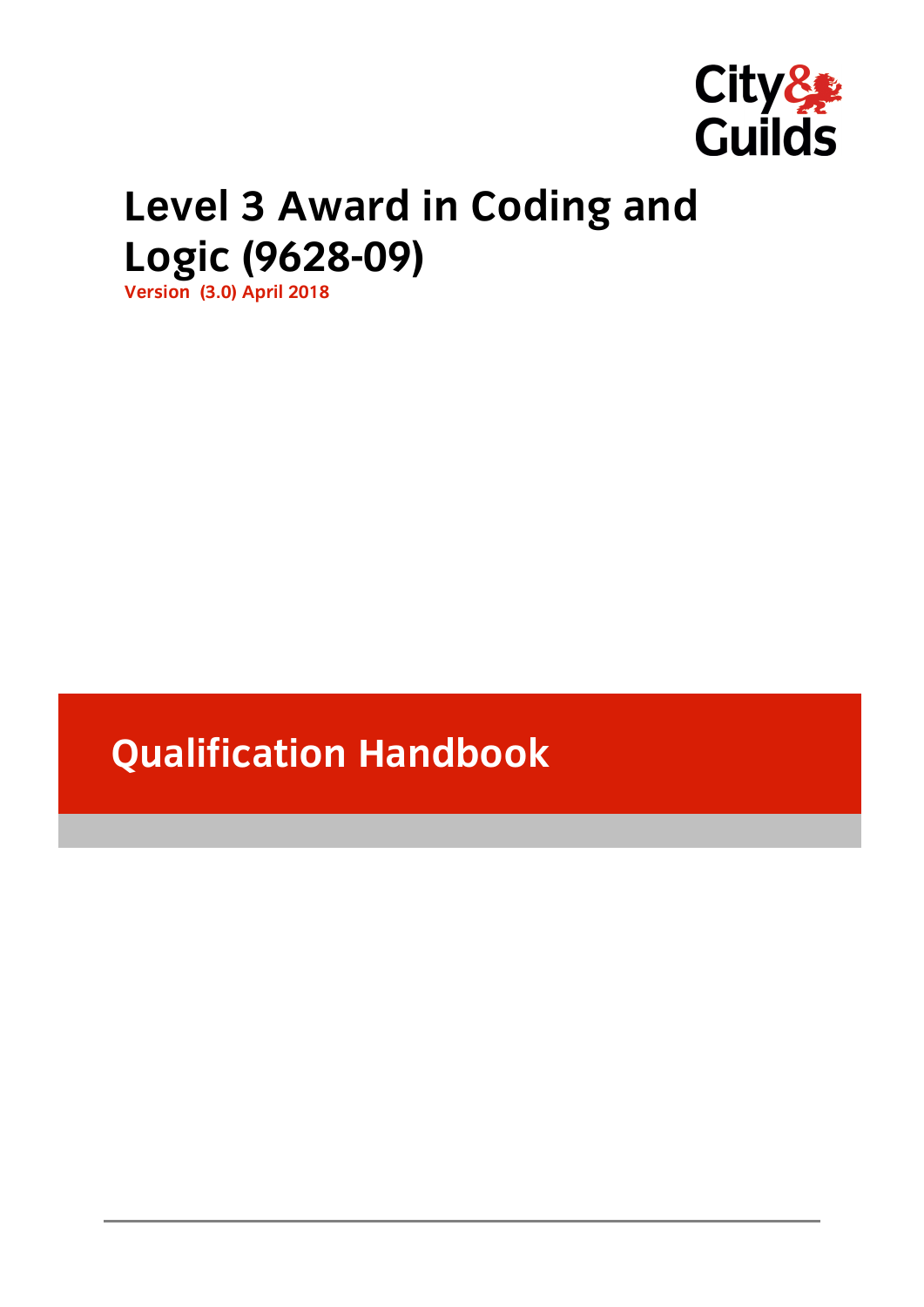# **Qualification at a glance**

|                                       | Industry area                   |            | <b>IT Professional</b> |                                                                                                             |                                          |
|---------------------------------------|---------------------------------|------------|------------------------|-------------------------------------------------------------------------------------------------------------|------------------------------------------|
|                                       | <b>City &amp; Guilds number</b> | 9628       |                        |                                                                                                             |                                          |
|                                       | Age group                       | $16+$      |                        |                                                                                                             |                                          |
|                                       | <b>Assessment</b>               |            |                        | Online multiple choice test                                                                                 |                                          |
|                                       | <b>Approvals</b>                |            |                        | Approval application required.<br>Please see www.cityandguilds.com for details.                             |                                          |
| <b>Registration and certification</b> |                                 | dates.     |                        | Registration and certification of this qualification is<br>through the Walled Garden, and is subject to end |                                          |
| <b>Title and level</b>                |                                 | <b>GLH</b> | <b>TQT</b>             | <b>City &amp; Guilds</b><br>qualification<br>number                                                         | <b>Ofqual</b><br>accreditation<br>number |
| Level 3 Award in Coding and Logic     |                                 | 18         | 50                     | 9628-09                                                                                                     | 603/0622/1                               |

| <b>Version and date</b> | <b>Change detail</b>       | <b>Section</b> |
|-------------------------|----------------------------|----------------|
| 2.0 September 2017      | Test specification updated | 4 Assessment   |
| 3.0 April 2018          | Test specification updated | 4 Assessment   |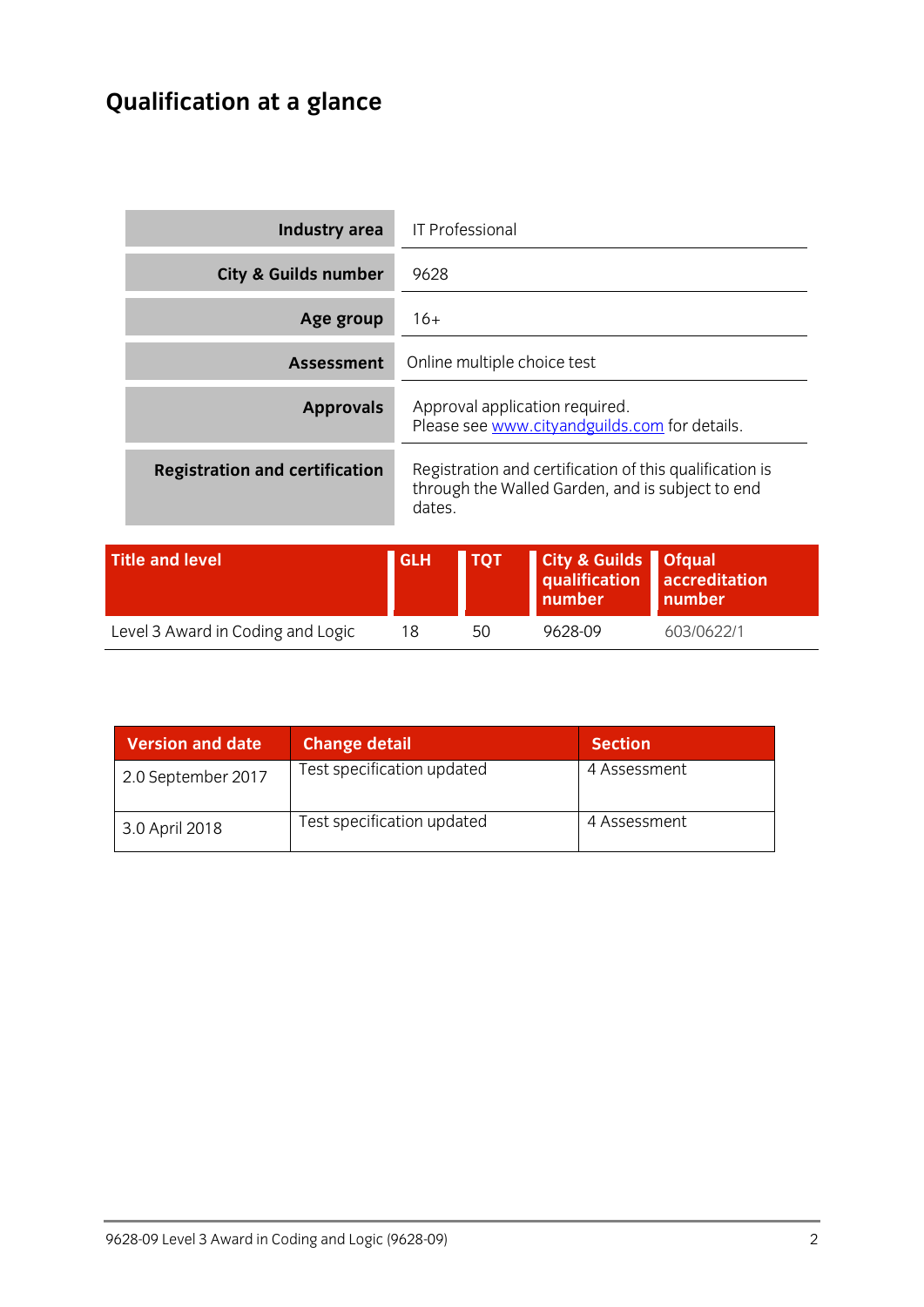## **Contents**

|              |                     | <b>Qualification at a glance</b>             | $\mathbf 2$ |
|--------------|---------------------|----------------------------------------------|-------------|
|              | <b>Contents</b>     |                                              | 3           |
| 1            | <b>Introduction</b> |                                              | 4           |
|              |                     | Structure                                    | 5           |
|              |                     | <b>Total Qualification Time</b>              | 5           |
| $\mathbf{2}$ |                     | <b>Centre requirements</b>                   | 6           |
|              |                     | Approval                                     | 6           |
|              |                     | Resource requirements                        | 6           |
|              |                     | Learner entry requirements                   | 7           |
|              |                     | Age restrictions                             | 7           |
| 3            |                     | Delivering the qualification                 | 8           |
|              |                     | Initial assessment and induction             | 8           |
| 4            | <b>Assessment</b>   |                                              | 9           |
|              |                     | Summary of assessment methods                | 9           |
|              |                     | Assessment strategy                          | 9           |
| 5            | Administration      |                                              | 12          |
|              |                     | Quality assurance                            | 12          |
|              |                     | Other issues                                 | 12          |
| 6            | <b>Units</b>        |                                              | 13          |
|              |                     | Availability of units                        | 13          |
|              |                     | Structure of the units                       | 13          |
|              | <b>Unit 309</b>     | <b>Coding and Logic</b>                      | 14          |
|              | <b>Appendix 1</b>   | <b>Relationships to other qualifications</b> | 20          |
|              | <b>Appendix 2</b>   | <b>Sources of general information</b>        | 21          |
|              | <b>Appendix 3</b>   | <b>Useful contacts</b>                       | 23          |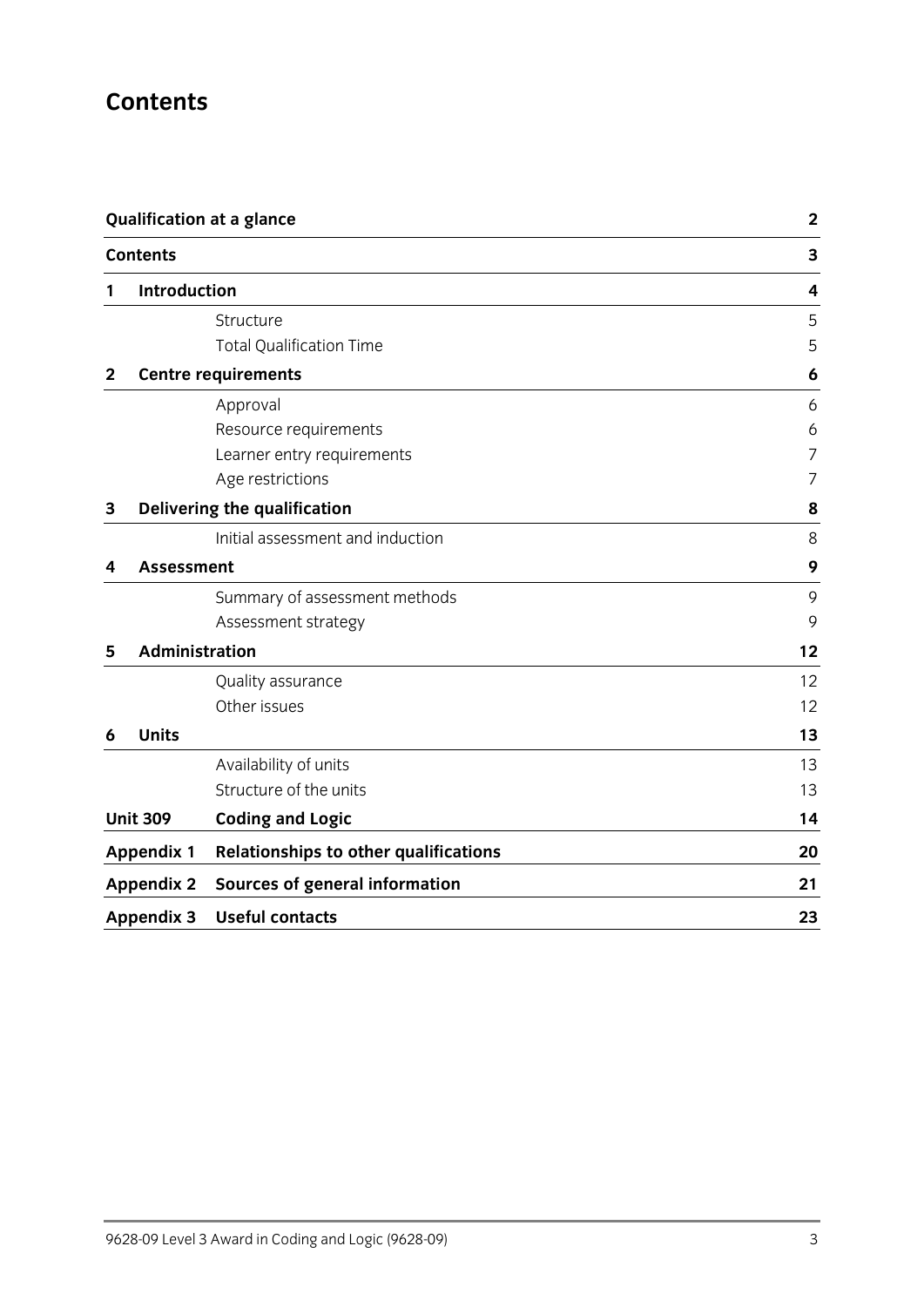# **1 Introduction**

This document tells you what you need to do to deliver the qualification:

| <b>Area</b>                                                 | <b>Description</b>                                                                                                                                                                                                                                                                                                                                                                                                                                                            |
|-------------------------------------------------------------|-------------------------------------------------------------------------------------------------------------------------------------------------------------------------------------------------------------------------------------------------------------------------------------------------------------------------------------------------------------------------------------------------------------------------------------------------------------------------------|
| Who is the qualification for?                               | This qualification is designed to support learners to<br>develop a full range of underpinning knowledge that can be<br>used in a variety of businesses and industries that<br>demonstrate confidence and transferability in a Digital<br>Technology Environment.                                                                                                                                                                                                              |
| What does the qualification cover?                          | The primary role of an Infrastructure Technician is to<br>provide support to internal and external customers,<br>helping them to be productive when using technology to<br>do their own jobs, by using tools to problem solve and<br>troubleshoot non-routine problems. This qualification<br>covers the features of a variety of coding and logic in order<br>to provide support to users, improve productivity and to<br>trouble shoot problems relating to infrastructure. |
| What opportunities for progression<br>are there?            | This qualification is part of the Digital Industries<br>Apprenticeship programme and is not offered as a<br>standalone product.                                                                                                                                                                                                                                                                                                                                               |
|                                                             | On achieving this qualification the learner will have<br>completed a section of the knowledge element as part of<br>their apprenticeship journey.                                                                                                                                                                                                                                                                                                                             |
| Who did we develop the qualification<br>with?               | It was developed in collaboration with employers, sector<br>experts and training providers using the Standard as the<br>baseline. The Standards have been created by The Tech<br>Partnership and their Employer Groups for the specific<br>areas. The qualification embodies the required learning<br>for an apprentice to have the opportunity to successfully<br>gain the relevant knowledge for their chosen career path<br>in a Digital Technology environment.           |
| Is it part of an apprenticeship<br>framework or initiative? | Yes-9648 Infrastructure Technician                                                                                                                                                                                                                                                                                                                                                                                                                                            |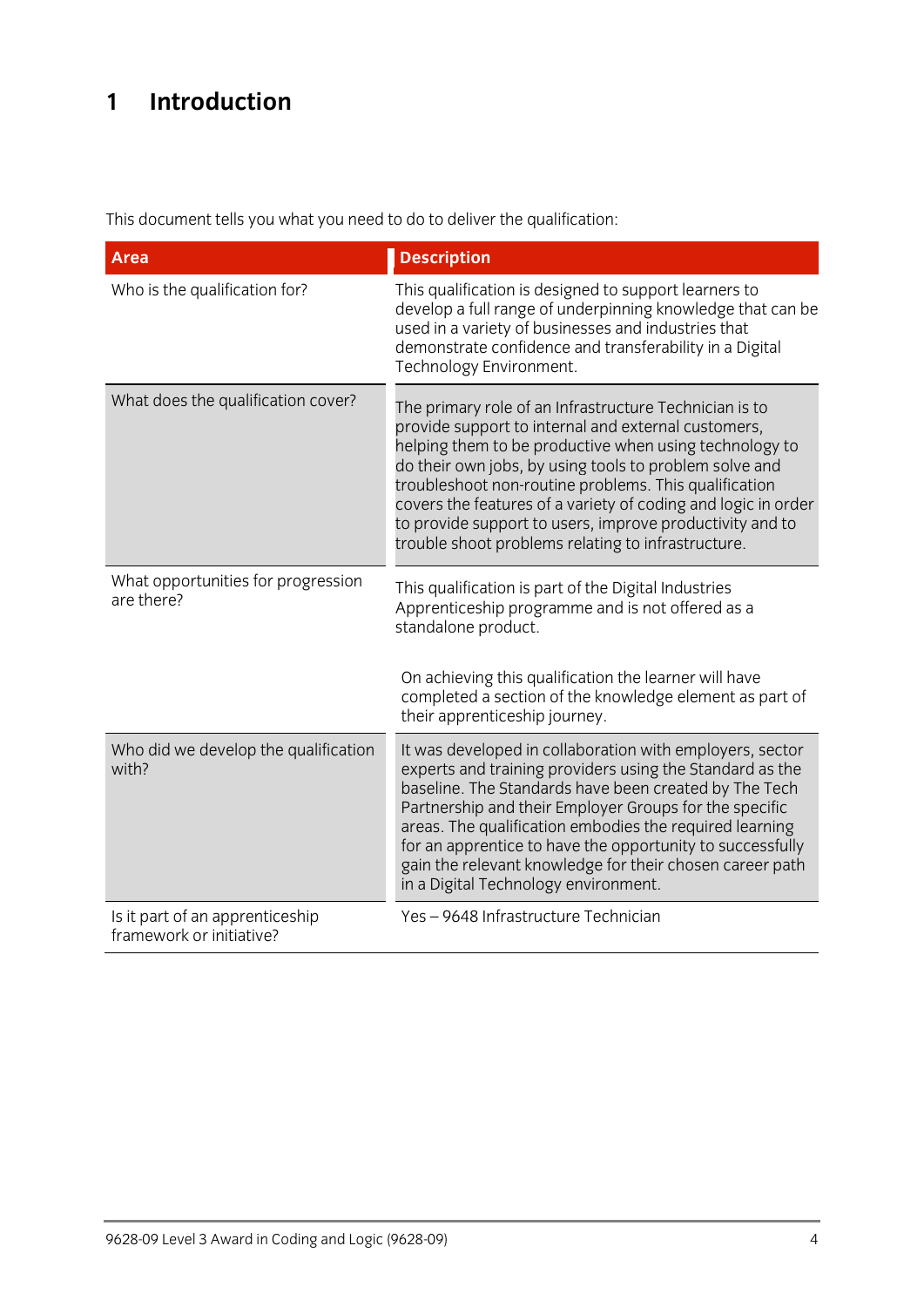# **Structure**

Learners must complete the single unit 309 to gain this qualification.

# **Total Qualification Time**

Total Qualification Time (TQT) is the number of notional hours which represents an estimate of the the achieve ment of the level of attainment necessary for the award of a qualification the achievement of the level of attainment necessary for the award of a qualification.

- TQT is comprised of the following two elements:<br>• The number of hours which an awarding organisation has assigned to a qualification for Guided Learning, and
- an estimate of the number of hours a Learner will reasonably be likely to spend in preparation.  $\bullet$ study or any other form of participation in education or training, including assessment, which takes place as directed by - but, unlike Guided Learning, not under the Immediate Guidance or takes place as an execute, near, and the same Learning, not under the immediate Guidance or<br>Supervision of - a lecturer is unervisor i tutor or other ianoropriate provider of education or Supervision of - a lecturer, supervisor, tutor or other, appropriate provider of education or training.

| <b>Title and level</b>            | <b>GLH</b> | <b>TOT</b> |
|-----------------------------------|------------|------------|
| Level 3 Award in Coding and Logic | 18         | 50         |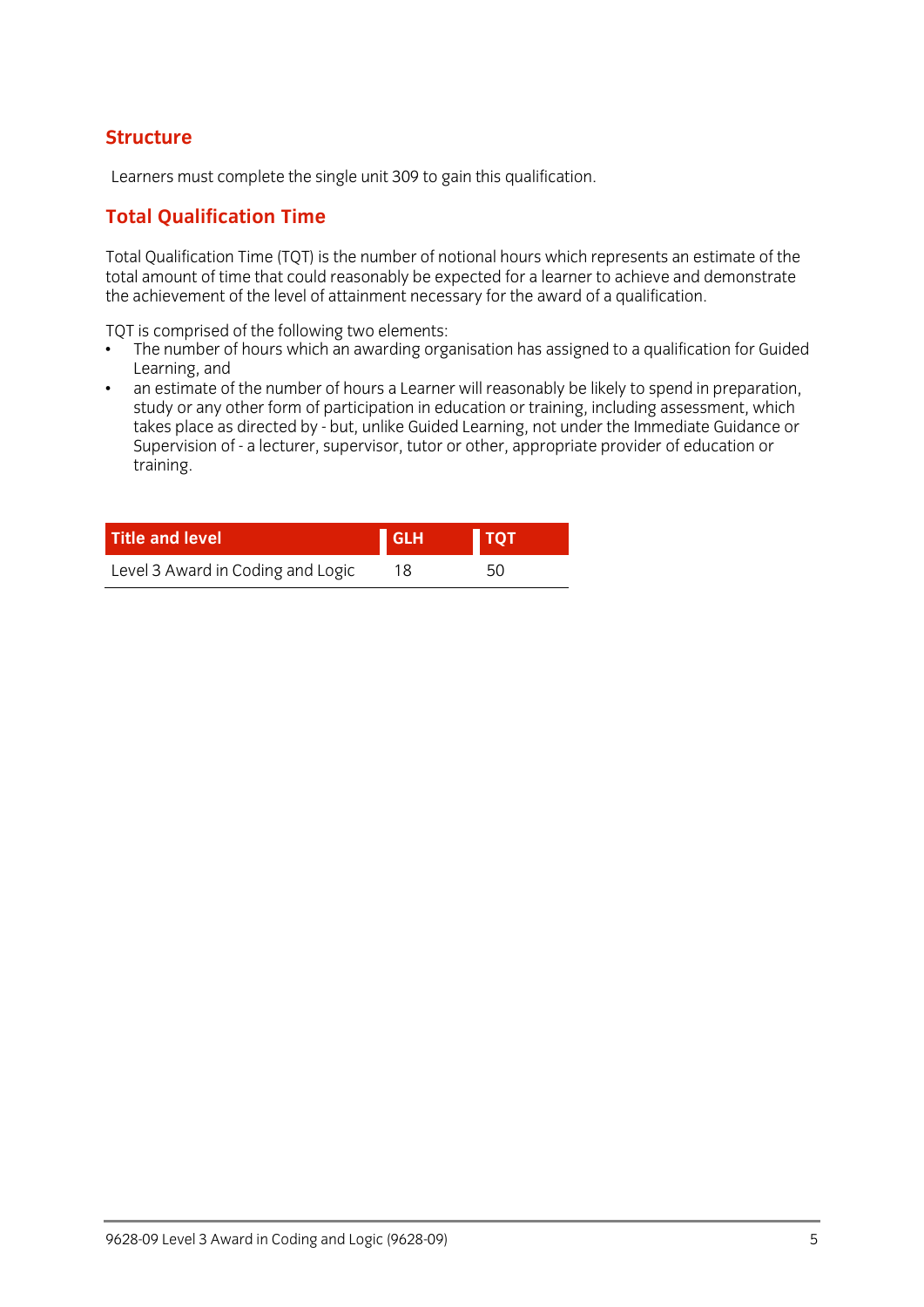#### $\overline{2}$ **2 Centre requirements**

### **Approval**

Fast Track Approval is offered to existing City & Guilds Centres offering the SASE framework for the<br>Apprenticeship, Advanced Apprenticeship and/or Higher Apprenticeship for IT, Software, Web and Telecoms through City & Guilds. See the separate document on our website that provides details of the Fast Track Process and actions to be taken. Please note the Fast Track form will list the Apprenticeship package under 9648 which relates to the Apprenticeship Standards. The form will automatically approve centres to this qualification and the other knowledge qualifications that sit in the Apprenticeship Standard. the Apprenticeship Standard.

City & Guilds is offering the opportunity for existing City & Guilds centres delivering SASE framework for the Advanced and/or Higher Level Apprenticeship for IT, Software, Web and Telecoms with other Awarding Organisations to gain approval for these Apprenticeship Standards through the Common Approval Framework. See the separate document at www.cityandguilds.com which Common Apple Framework. See the separate document at the separate document at the separate document at which the separate document at which the separate document at which the separate document at which the separate documen provides details of the New Programme Process and actions to be taken.

Centres that are not currently with City & Guilds will need to complete a Customer Application Form Approval Process. Please note that approval to the 9648 package will automatically approve you to this qualification and the other knowledge qualifications in this package - centres will not need to register onto the individual knowledge qualifications and therefore do not need direct approval. See the separate document on our website that provides details of the New Centre Approval Process and actions to be taken and actions to be taken.

Centre staff should familiarise themselves with the structure, content and assessment requirements of the qualification before designing a course programme. requirements of the qualification before designing a course programme.

#### **Resource requirements**

#### **Resources** *Resources*

Please see the individual unit information for any resources required.

#### *Centre staffing*

Staff delivering this qualification must be able to demonstrate that they meet the following occupational expertise requirements. They should:

- be occupationally competent or technically knowledgeable in the areas for which they are delivering training and/or have experience of providing training. This knowledge must be to the same level as the training being delivered
- have recent relevant experience in the specific area they will be assessing<br>• have credible experience of providing training
- have credible experience of providing training.

While the Assessor/Verifier (A/V) units/TAQA are valued as qualifications for centre staff, they are not currently a requirement for these qualifications. However, City & Guilds encourage trainers and assessors to qualify to the current TAOA standard. Centre staff may undertake more than one role. eg tutor and assessor or internal verifier, but cannot internally verify their own assessments. eg tutor and assessor or internal verifier, but cannot internally verify their own assessments.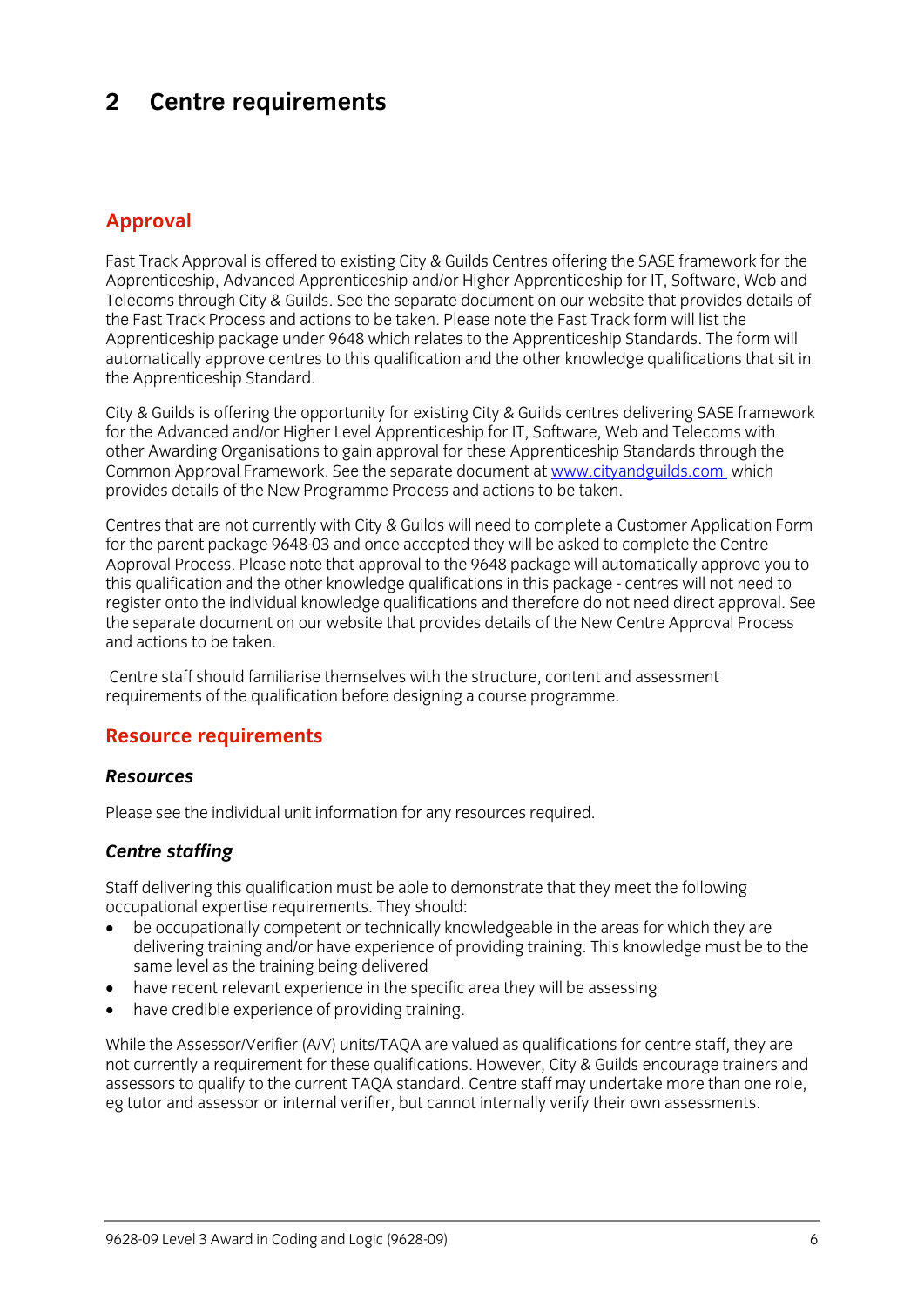# *Continuing Professional Development (CPD)*

Centres are expected to support their staff in ensuring that their knowledge and/or practice remains current. This includes currency within the occupational area and of best practice in delivery. mentoring, training, assessment and quality assurance. It should also take account of any national, international policy and legislative developments. international policy and legislative developments.

Internal quality assurance is key to ensuring that the assessment of evidence for units is of consistent and appropriate  $\frac{1}{2}$  should: They should: They should: They should: They should: They should: They should: They should: They should: They should: They should: They should: They should: They should: They sho

- be occupationally competent or technically knowledgeable in the area for which they are
- have recent relevant experience in the specific area they will be assessing<br>• have credible experience of providing training
- have credible experience of providing training
- have a CV available demonstrating relevant experience and any qualifications held.

In certain circumstances, City & Guilds will recognise non-accredited learning and experience as equivalent as follows:

If the Internal Quality Assurer does not hold a qualification they must be able to demonstrate evidence of working to their own organisation's internal quality assurance standards which clearly link to V1/TAOA or other equivalent standards for internal quality standards which clearly link to V1/TAQA or other equivalent standards for internal quality.<br>ASSUIFANCE assurance.

# **Learner entry requirements**

City & Guilds does not set entry requirements for these qualifications. However, centres must ensure that learners have the potential and opportunity to gain the qualifications successfully and that they have the full engagement of the employers for the full programme.  $t_{\rm t}$  that the employers for the full programme.

# **Age restrictions**

 $\frac{1}{2}$  cannot accept any registrations for learners under 16  $\frac{1}{2}$ approved for learners under 16.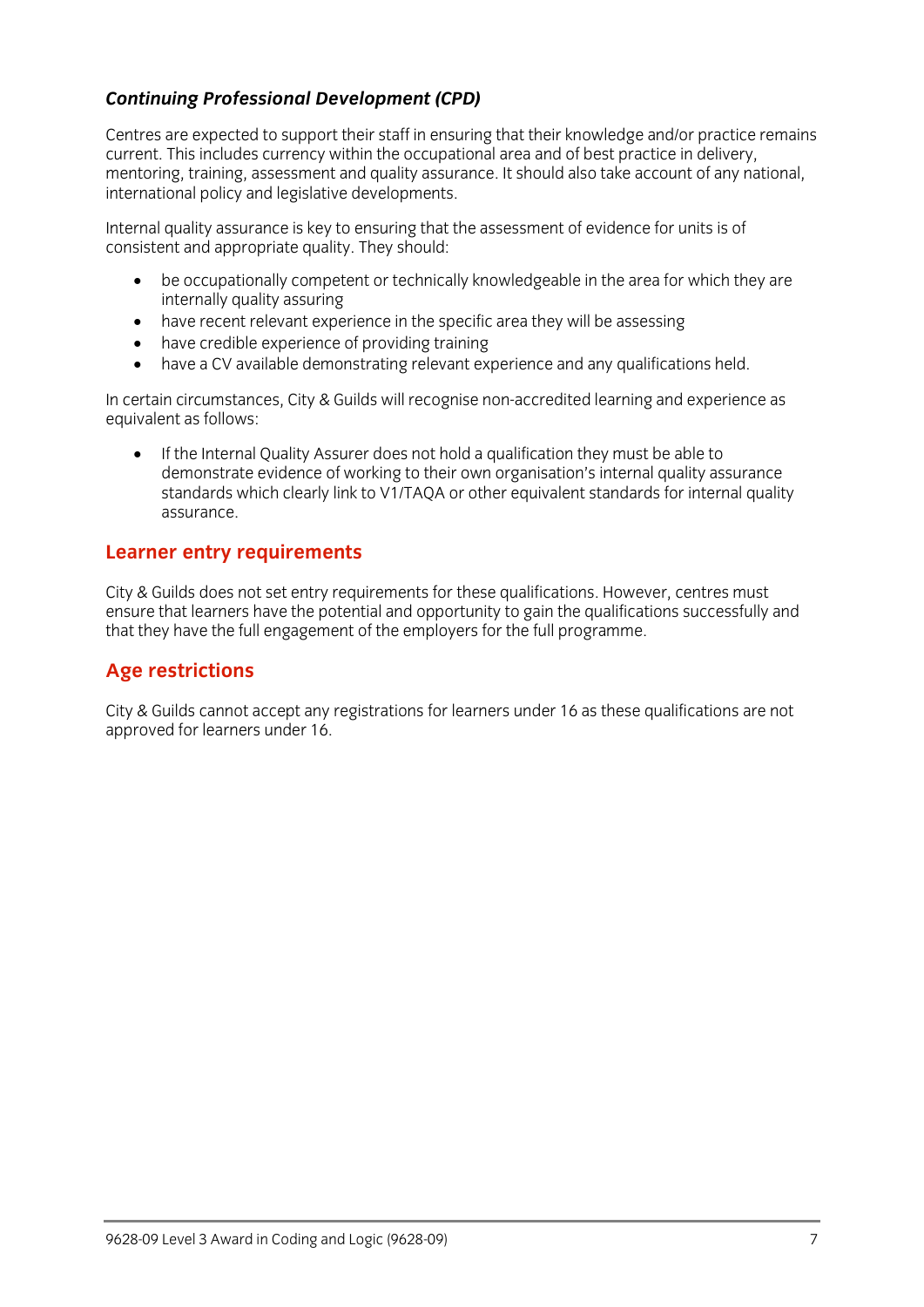### $\mathbf{3}$ **3 Delivering the qualification**

#### Initial assessment and induction **Initial assessment and induction**

An initial assessment of each learner should be made before the start of their programme to identify:

- $\bullet$  if the learner has any specific training needs<br>  $\bullet$  sunnort and quidance they may need when
- support and guidance they may need when working towards their qualifications
- any units they have already completed, or credit they have accumulated which is relevant to the
- $\bullet$  the appropriate type and level of qualification.

We recommend that centres provide an induction programme so the learner fully understands the requirements of the qualification, their responsibilities as a learner, and the responsibilities of the centre. This information can be recorded on a learning contract. centre. This information can be recorded on a learning contract.

# *Recording documents*

Learners and centres may decide to use a paper-based or electronic method of recording evidence.

City & Guilds endorses several ePortfolio systems, including our own, Learning Assistant, an easy-to-<br>use and secure online tool to support and evidence learners' progress towards achieving qualifications. Further details are available at: www.cityandguilds.com/eportfolios.  $q_1$ . Further details are available at: www.cityandguilds.com/epoch.com/epoch.com/epoch.com/epoch.com/epoch.com/epoch.com/epoch.com/epoch.com/epoch.com/epoch.com/epoch.com/epoch.com/epoch.com/epoch.com/epoch.com/epoch.co

City & Guilds has developed a set of *Recording forms* including examples of completed forms, for new and existing centres to use as appropriate. Recording forms are available on the City & Guilds website.

Although new centres are expected to use these forms, centres may devise or customise<br>alternative forms, which must be approved for use by the external verifier, before they are used by learners and assessors at the centre. Amendable (MS Word) versions of the forms are available on the City & Guilds website.  $t_{\rm t}$  the City website.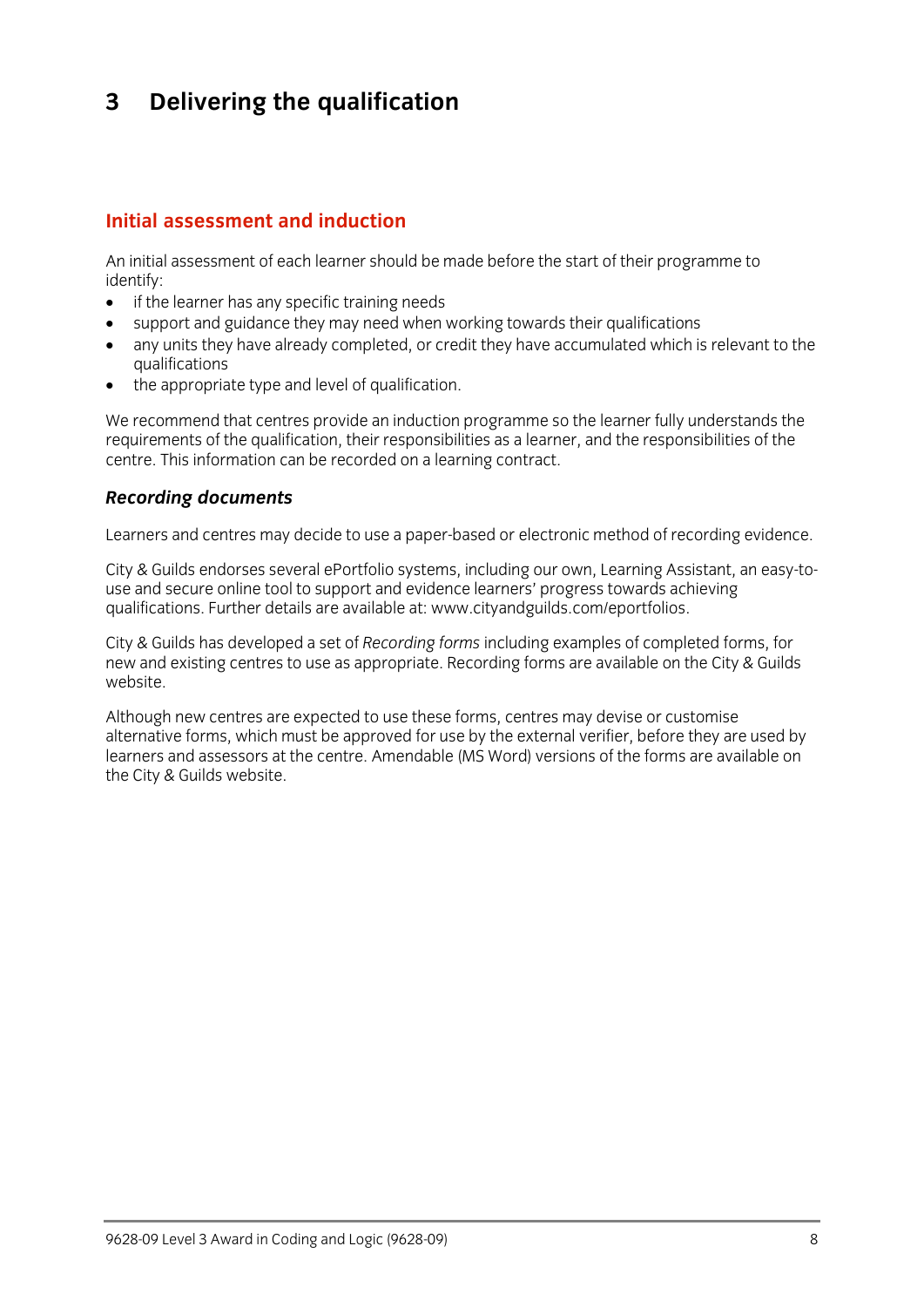#### $\overline{\mathbf{4}}$ **4 Assessment**

### **Summary of assessment methods**

*Candidates must:* successfully complete one assessment for the mandatory unit

| <b>Assessment Types</b> |                     |                                                       |                                         |
|-------------------------|---------------------|-------------------------------------------------------|-----------------------------------------|
| Unit                    | <b>Title</b>        | Assessment method                                     | Where to obtain assessment<br>materials |
| 309                     | Coding and<br>Logic | Multiple Choice<br>questions - online<br>evolve test. | www.cityandguilds.com                   |

#### **Assessment strategy**

#### *Test Specifications*

The way the knowledge is covered by each test is laid out in the table below:<br> **Assessment type:** Multiple-choice online test

Assessment conditions: Invigilated examination conditions **Number of questions:** 20 **Pass mark:** 13/20 (65%) **Grading: Pass/Fail Grading:** Pass/Fail

| <b>Outcome</b>                                                                                 | <b>Topic</b>                                                                                                                                                                                                                                                                                         | No of items |
|------------------------------------------------------------------------------------------------|------------------------------------------------------------------------------------------------------------------------------------------------------------------------------------------------------------------------------------------------------------------------------------------------------|-------------|
| 1. Understand<br>the features and<br>applications of a<br>range of coding<br>and logic used in | The learner will be able to describe scripting at the<br>command line when supporting server administration.<br>Unix Shell (e.g. Bash)<br>PowerShell<br>$\bullet$<br>Batch scripting                                                                                                                 | 6           |
| support roles                                                                                  | The learner will be able to recognise the features and<br>benefits of the following language types<br>low level (e.g. assembler, machine code)<br>high level<br>procedural (e.g. scripting, SQL, Visual Basic)<br>0<br>object orientated (e.g. Java, C#)<br>$\mathsf{O}$<br>event driven<br>$\Omega$ | 2           |
|                                                                                                | The learner will be able to describe the functions of each<br>stage of application lifecycle management (ALM)<br>application development phases<br>requirements<br>0<br>design<br>$\mathcal{O}$<br>build<br>$\Omega$<br>service management phases<br>deploy<br>$\Omega$                              | 2           |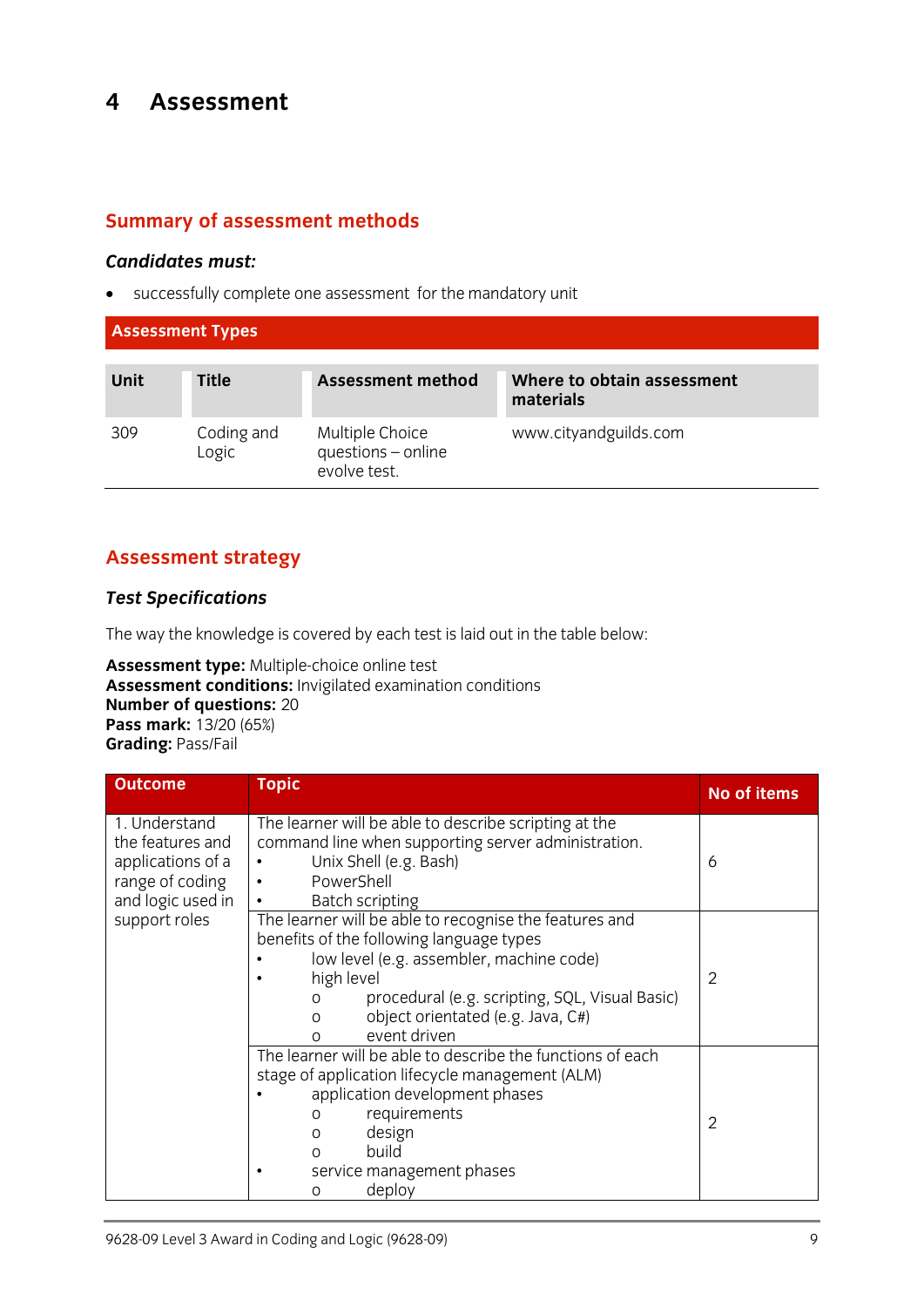| operate<br>O                                             |                |
|----------------------------------------------------------|----------------|
| optimise<br>$\overline{O}$                               |                |
| application management                                   |                |
| The learner will be able to recognise the practical      |                |
| applications of:                                         |                |
| algorithms                                               |                |
| flow of control                                          |                |
| branching<br>$\mathcal{O}$                               |                |
| looping<br>O                                             | $\overline{4}$ |
| iteration<br>$\circ$                                     |                |
| data structures                                          |                |
| high level (e.g. objects, arrays)<br>O                   |                |
| strings<br>$\mathsf O$                                   |                |
| integers<br>$\Omega$                                     |                |
| floating point<br>O                                      |                |
| The learner will be able to recognise the fundamental    |                |
| elements of website development, including commonly used |                |
| language frameworks.                                     |                |
| Environment                                              |                |
| Web server<br>O                                          |                |
| Web browser<br>$\Omega$                                  |                |
| Database<br>0                                            |                |
| Other (e.g. identity store, document store)<br>O         |                |
| Development tools/options                                |                |
| Coding web pages using text files<br>$\mathsf O$         |                |
| Content management systems (e.g.<br>$\overline{O}$       | 6              |
| WordPress, Joomla and Drupal)                            |                |
| Web page elements                                        |                |
| CSS<br>O                                                 |                |
| HTML/XML<br>O                                            |                |
| Scripting (e.g. PHP, JavaScript, jQuery,<br>$\Omega$     |                |
| node.js, Ruby)                                           |                |
| Security                                                 |                |
| Secure data transit (HTTPS/SSL)<br>$\circ$               |                |
| Authentication and authorisation<br>O                    |                |
| Certificates<br>$\Omega$                                 |                |
| <b>Total</b>                                             | 20             |
|                                                          |                |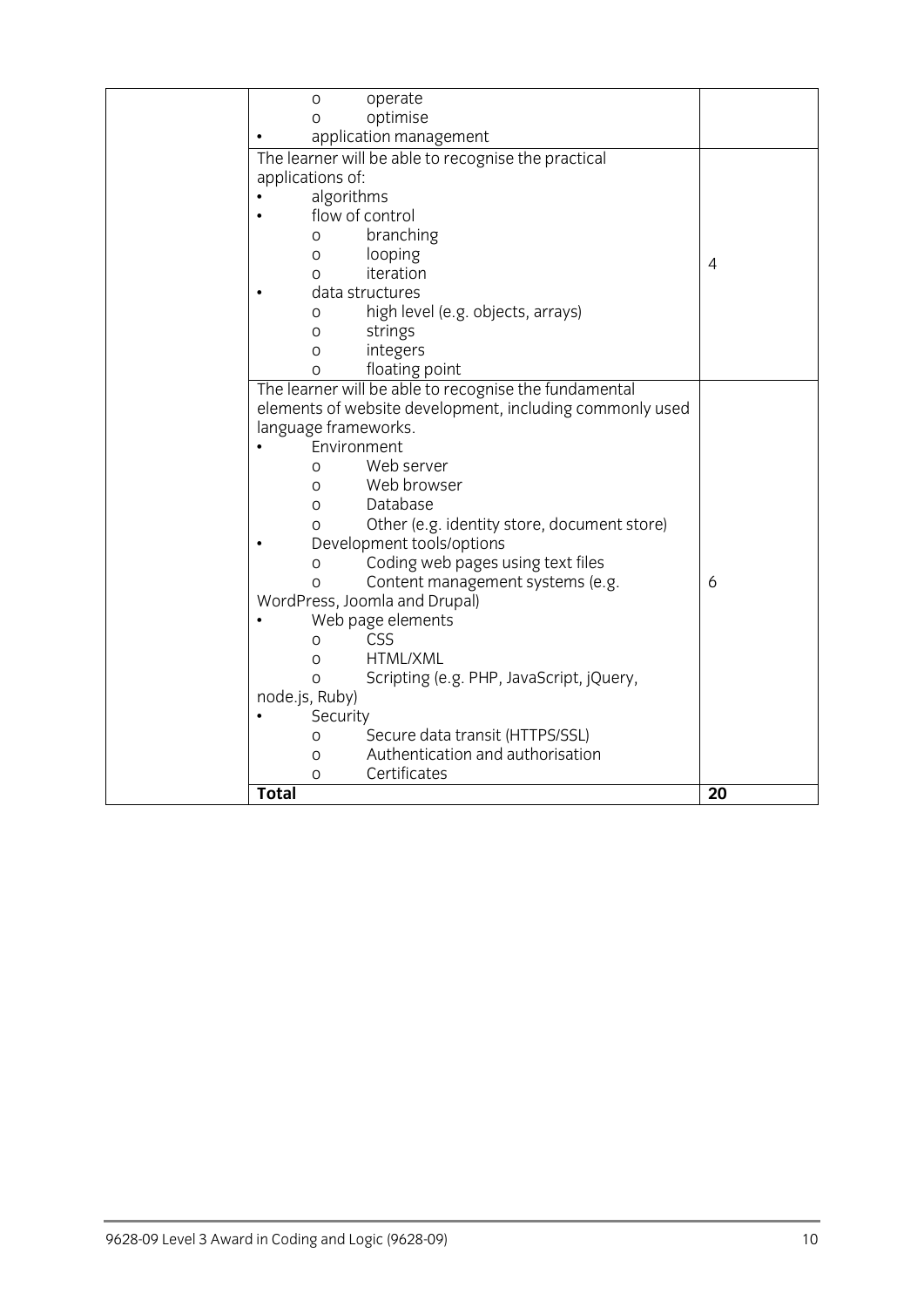*Recognition of prior learning (RPL)*<br>Recognition of prior learning means using a person's previous experience, or qualifications which Recognition of prior learning means using a person's previous experience, or qualifications which have a recogni have already been achieved, to contribute to a new qualification.

For this qualification, RPL is not allowed.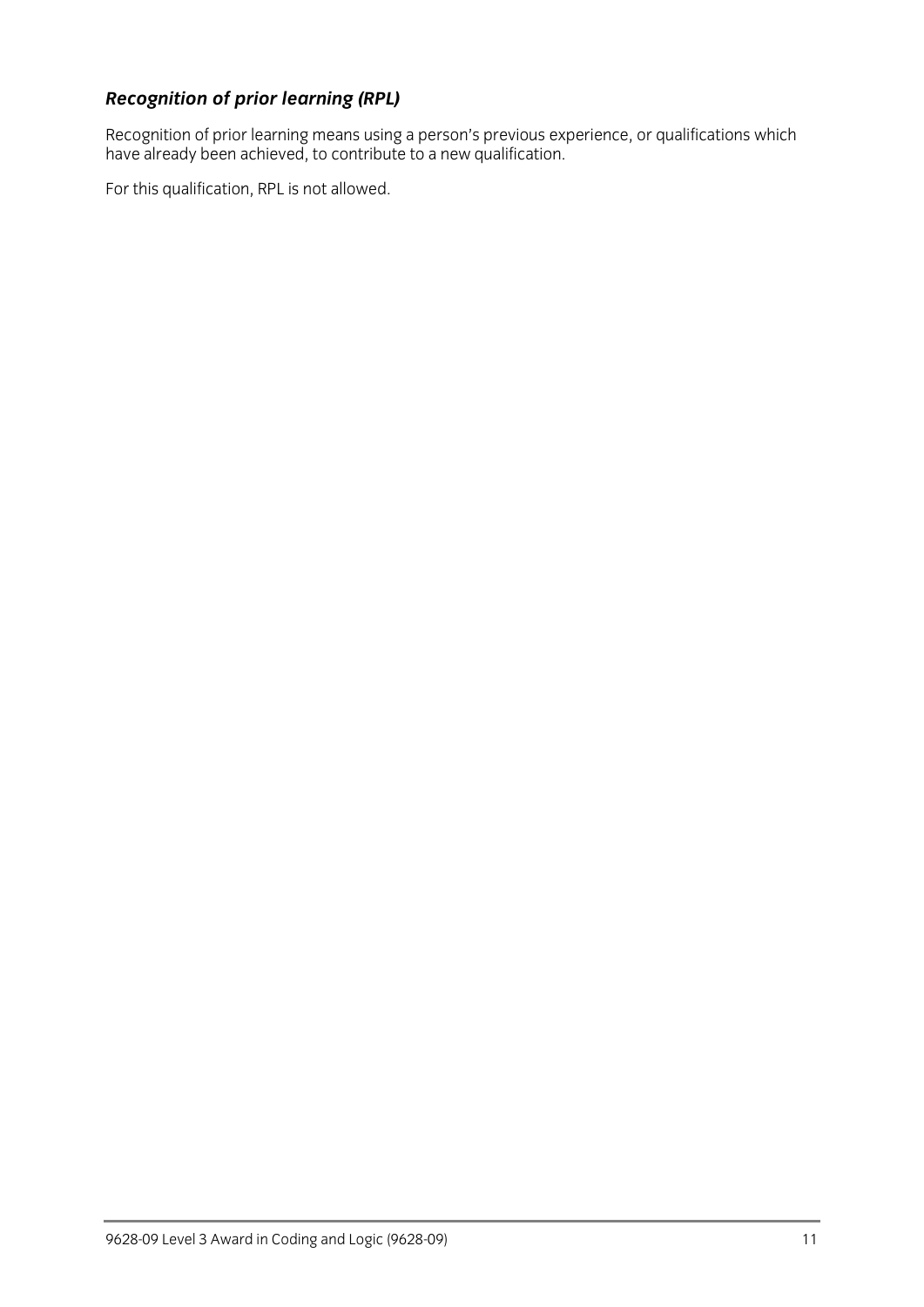#### 5 Administration **5 Administration**

# **Quality assurance**

#### *Internal quality assurance*

Registered centres must have effective quality assurance systems to ensure optimum delivery and<br>assessment of qualifications. Quality assurance includes initial centre registration by City & Guilds and the centre's own internal procedures for monitoring quality. Centres are responsible for internal quality assurance and City & Guilds is responsible for external quality assurance. internal quality assurance and City & Guilds is responsible for external quality assurance.

- $\bullet$  internal quality assurance<br>  $\bullet$  City & Guilds external moderation
- City & Guilds external moderation.

In order to carry out the quality assurance role, Internal Quality Assurers must have appropriate teaching and vocational knowledge and expertise. teaching and vocational knowledge and expertise.

# *Access arrangements*

We can make arrangements so that learners with disabilities, special educational needs and<br>temporary injuries can access the assessment. These arrangements must be made before the  $\frac{1}{2}$  in  $\frac{1}{2}$  is the cannon contract the assessment. The assessment of  $\frac{1}{2}$  arrangement of  $\frac{1}{2}$  arrangement of  $\frac{1}{2}$  arrangement of  $\frac{1}{2}$  arrangement of  $\frac{1}{2}$  arrangement of  $\frac{1}{2}$  arrang examination. For example, we can produce a Braille paper for a learner with visual impairment.

# *Language of examinations*

 $\mathbb{R}^n$  will provide this specification in Eq. (

# **Other issues**

# *European Dimension*

City & Guilds has taken account of the 1988 Resolution of the Council of the European Community in preparing this specification and associated specimen units. preparing this specification and associated specimen units.

# *Environmental Education*

City & Guilds has taken account of the 1988 Resolution of the Council of the European Community preparing this specification and associated specimen units. preparing this specification and associated specimen units.

#### **Avoidance of bias** *Avoidance of bias*

City & Guilds has taken great care in the preparation of this specification and specimen units to avoid bias of any kind.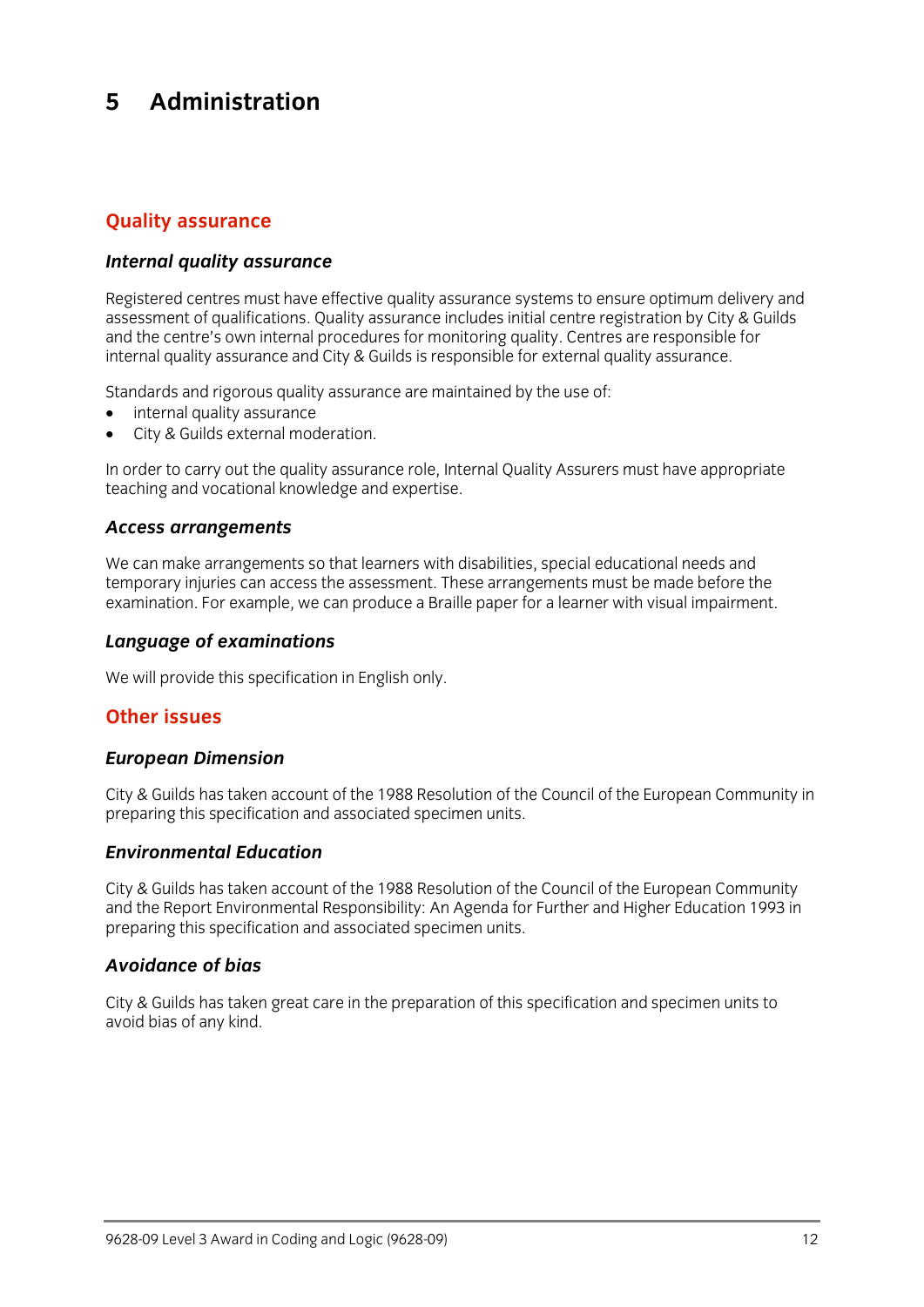### 6 **6 Units**

### **Availability of units**

The unit information can be found in this document.

### **Structure of the units**

- $\bullet$  City & Guilds reference number
- $\bullet$  Title
- **•** Level<br>• Guide
- Guided learning hours (GLH)
- 

• Learning outcomes, which are comprised of a number of topics<br>Centres must deliver the full breadth of the range. Specialist equipment or commodities may not be centres must demite the functionality of the range oppositive equipment or commodities may not be available to all centres, so centres should ensure that their delivery covers their use.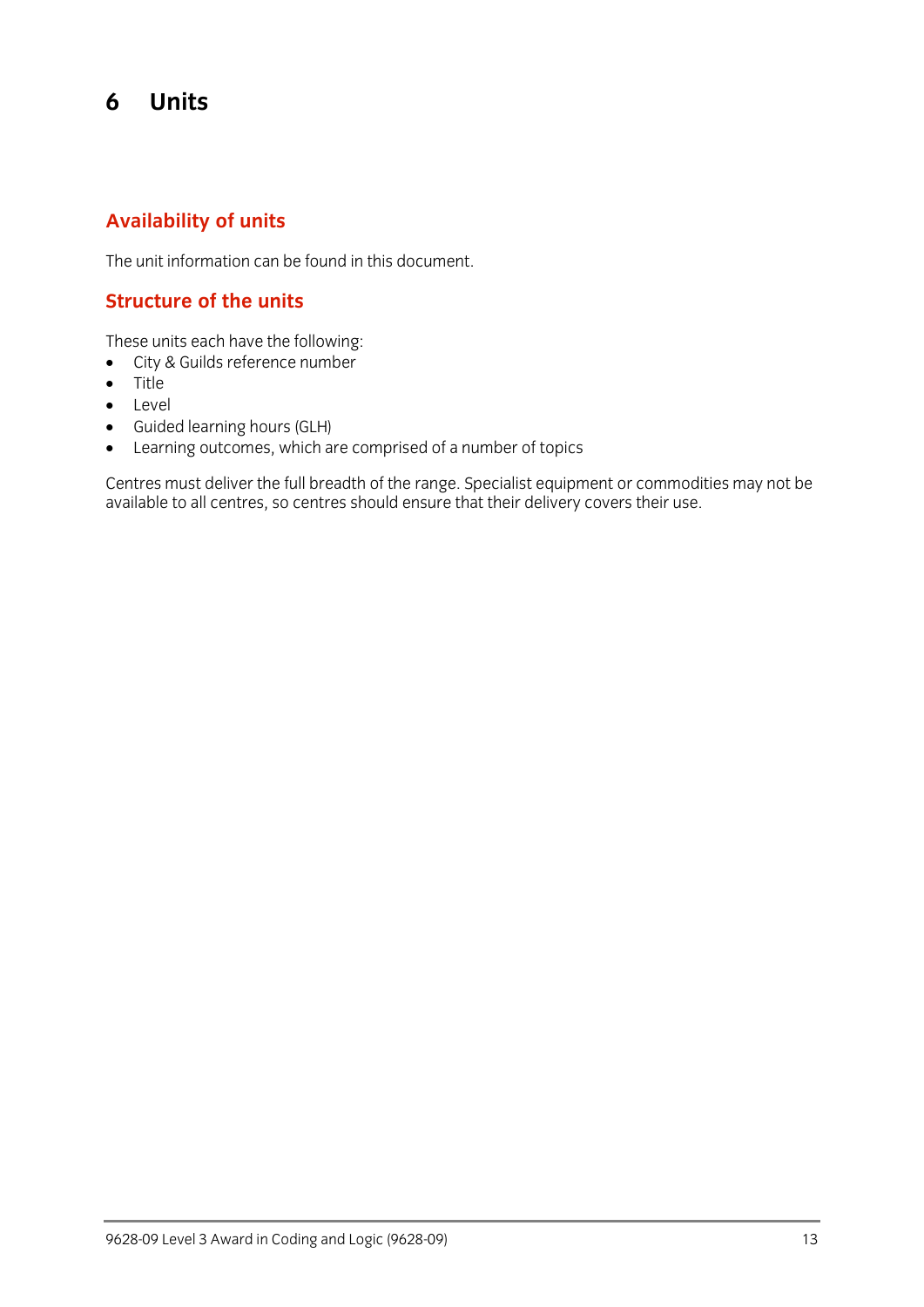# **Unit 309 Coding and Logic**

| LEVEL: 3       |  |
|----------------|--|
| <b>GLH:</b> 18 |  |

# **What is this unit about?**

This unit provides learners with the knowledge to recognise the features of a variety of coding and logic in order to provide support to users, improve productivity and to trouble shoot problems logic in order to provide support to use to provide support to use productivity and to trouble shoot problems. relating to infrastructure.

The primary role of an Infrastructure Technician is to provide support to internal and external<br>customers, helping them to be productive when using technology to do their own jobs, by using tools to problem solve and troubleshoot non-routine. The Infrastructure Technician sets people up  $\frac{1}{2}$  to problem solved and troubles and troubles to problem the Infrastructure  $\frac{1}{2}$  and  $\frac{1}{2}$   $\frac{1}{2}$  for  $\frac{1}{2}$  for  $\frac{1}{2}$  for  $\frac{1}{2}$  for  $\frac{1}{2}$  for  $\frac{1}{2}$  for  $\frac{1}{2}$  for  $\frac{1}{2}$  for on systems and provides support when they need it, rectifying issues to maintain the organisations productivity.

Upon completion, learners studying this unit will have gained the knowledge to support the being able to undertake the following tasks: being able to undertake the following tasks:

- Read error logs to help in rectifying system and process failures.
- Utilise command line scripting to support server administration tasks.
- Discuss how each stage of the application lifecycle management process can impact business systems.
- Discuss how the software certificate system can potentially impact on business use of software applications.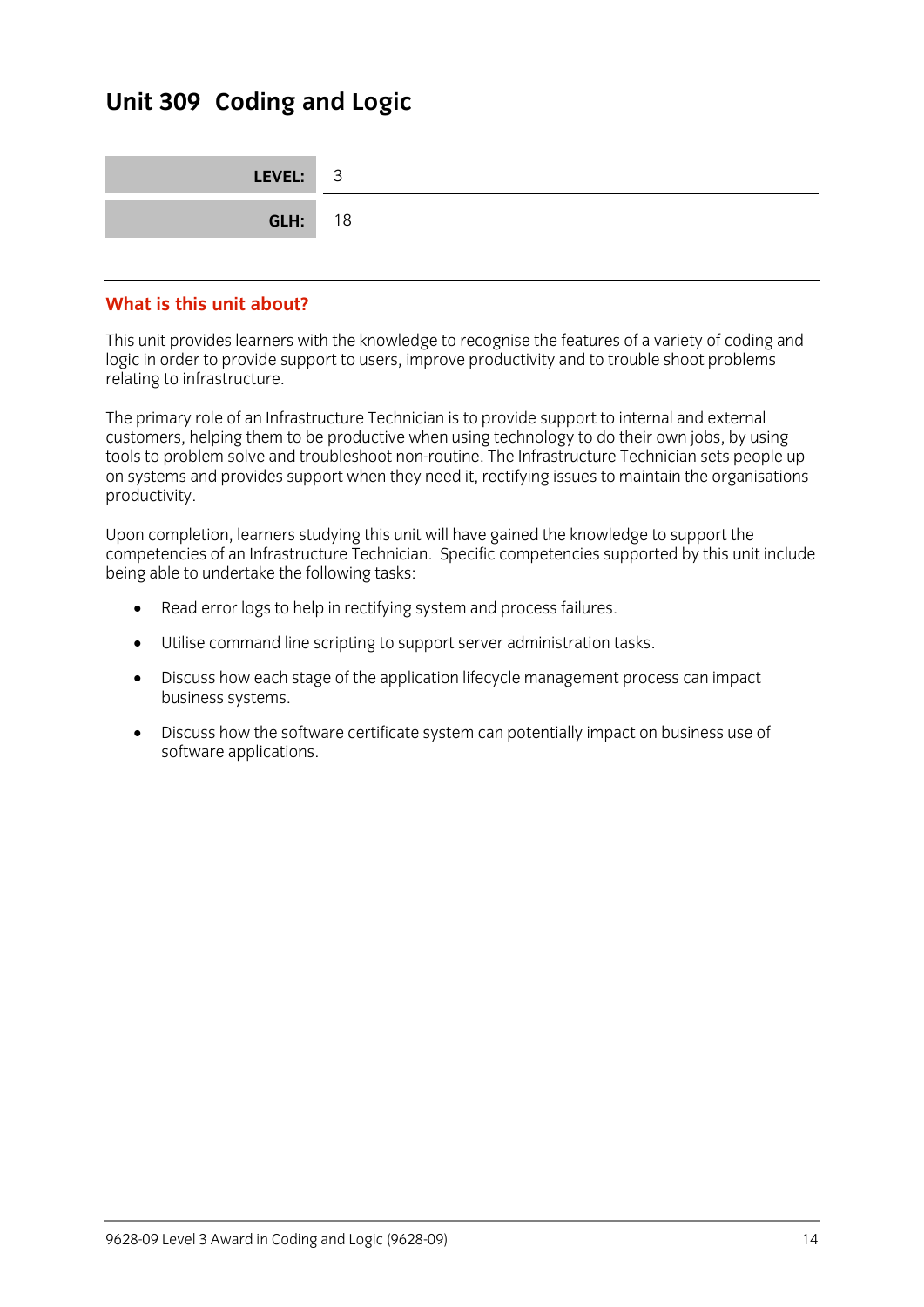#### **Scope of content**

This section gives details of the scope of content to be covered in the teaching of the unit to ensure<br>that all the learning outcomes can be achieved that all the learning outcomes can be achieved.

**Learning outcomes**<br>In this unit, learners will be able to In this unit, learners will be able to

1 Understand the features and applications of a range of coding and logic used in support roles<br>and applications of a range of coding and logic used in support roles and applications of a range of coding and logic used in support roles in support roles in support  $\alpha$ 

#### **Topics**

- 1.1 Command line scripting<br>1.2 Coding and language
- 
- 1.3 Application lifecycle management
- 1.4 Algorithms and data structures
- 1.5 Web page development  $\frac{1}{2}$ .  $\frac{1}{2}$  we have page development of  $\frac{1}{2}$

**Depth**<br>In this learning outcome the learner will explore the fundamental similarities and differences hetween a range of coding and logic to include a brief overview of how different versions between a range of coding and logic to include a brief overview of how different versions developed.

# **Topic 1.1**

The learner will be able to describe scripting at the command line when supporting server

- administration.<br>• Unix Shell (e.g. Bash)<br>• PowerShell
- PowerShell
- Batch scripting

# **Topic 1.2**

- low level (e.g. assembler, machine code)<br>• high level
- 
- high level<br>o procedural (e.g. scripting, SQL, Visual Basic)
	- o object orientated (e.g. Java,  $C#$ )
	- o event driven o event driven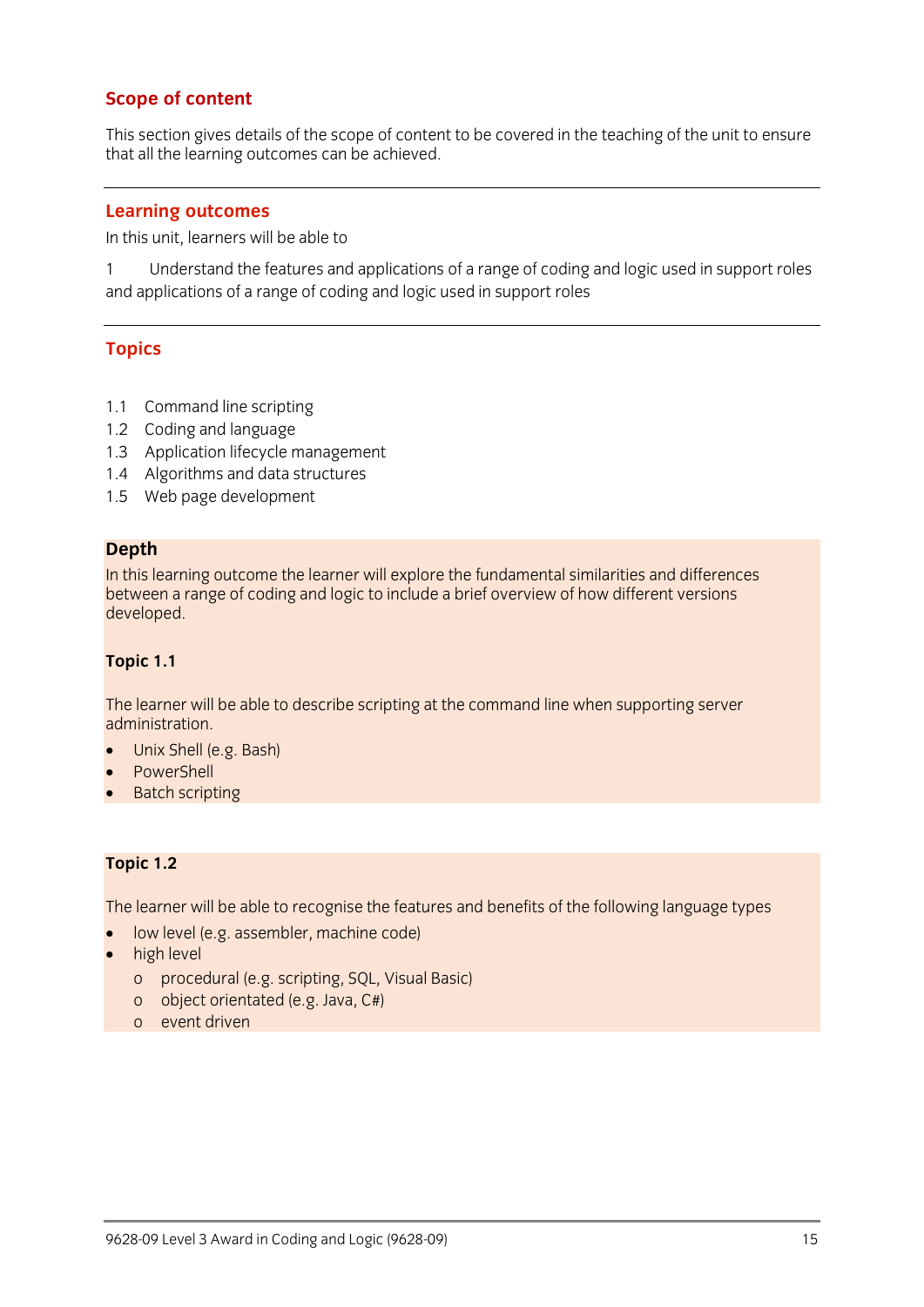# **Topic 1.3**

 $T_A$  and  $T_B$  able to describe the functions of a particle management of  $B$  stage of application lifecycle management of  $B$  stage of  $B$  $(ALM)$ 

- application development phases<br>o requirements
	-
	- o design
	- o build
- $\bullet$  service management phases
	-
	- o deploy<br>o operate
	- o optimise
- application management

# **Topic 1.4**

 $\frac{1}{\sqrt{2}}$  . The learner will be able to recognise the practical applications of:

- algorithms
- flow of control<br>o branching
	-
	- o looping
	- o iteration
- $\bullet$  data structures
	- o high level (e.g. objects, arrays)
	-
	- o integers
	- o floating  $\ddot{\phantom{a}}$  for  $\ddot{\phantom{a}}$  for  $\ddot{\phantom{a}}$

# **Topic 1.5**

 $\sum_{i=1}^n \frac{1}{i}$ commonly used language frameworks.

- Environment<br>o Web server
	-
	- o Web browser
	- o Database
	- o Other (e.g. identity store, document store)
- $\bullet$  Development tools/options
	-
	- o Content management systems (e) o Content management systems (e.g. Press, Joseph and Drupal)
- Web page elements<br>o CSS
	-
	- o HTML/XML
	- o Scrintina le  $\sum_{i=1}^n P_i$  g (e.g. PHP,  $\sum_{i=1}^n P_i$ ),  $\sum_{i=1}^n P_i$ ,  $\sum_{i=1}^n P_i$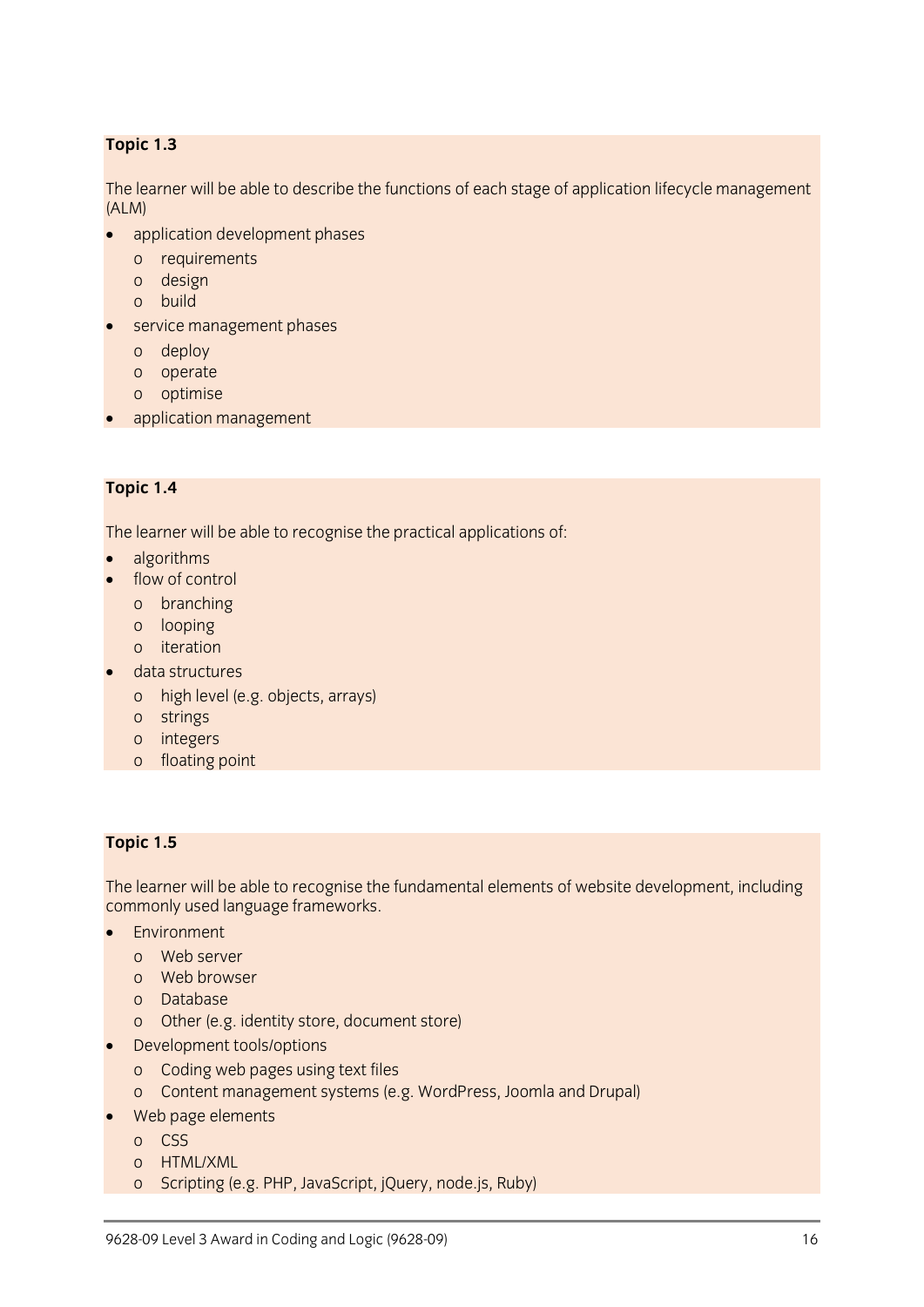- 
- Security<br>o Secure data transit (HTTPS/SSL)
	- o Authentication and authorisation
	- o Authentication and authorisation<br>0 Certificates o Certificates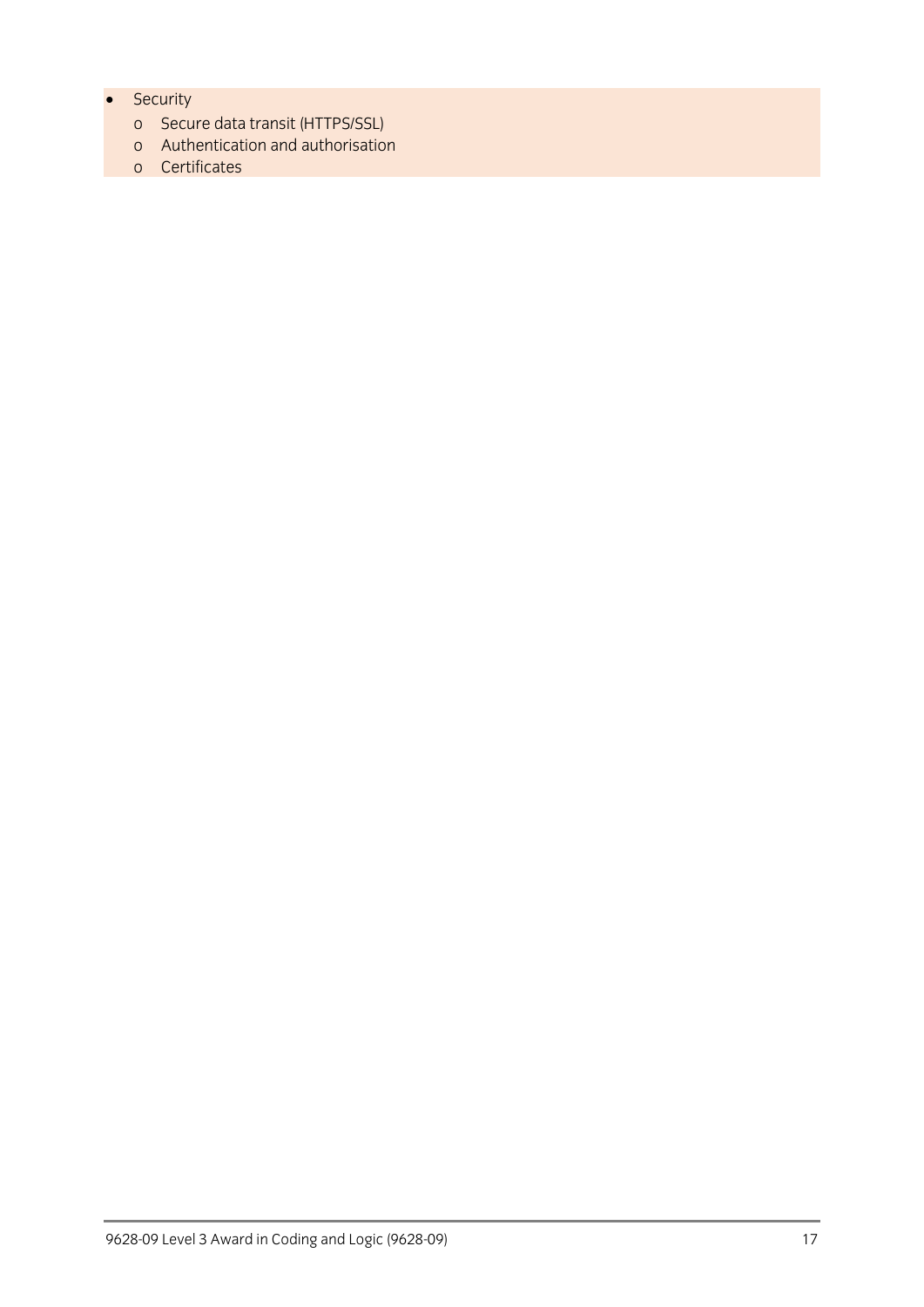**Guidance for delivery**<br>Actual development of code is not required for achievement of this unit, however it may enhance and embed the knowledge that is required for unit achievement. and embed the knowledge that is required for unit achievement.

Learners are only expected to recognise languages that are explicitly stated in the unit. Other<br>languages that may be required by their organisation or employer can be included in the learning but will not be assessed. but will not be assessed.

This unit can be taught either within or outside of the workplace or organisation as appropriate, providing the learner with paper based, or hands on practical exercises and case studies representative of the Infrastructure Technician competencies in operation. representative of the Infrastructure Technician competencies in operation.

Learners should be encouraged to explore and use as wide a range of hardware and software as possible, this should also include researching and utilising new and emerging technologies where available.

**Equipment**<br>Below is an indicative list, not an exhaustive list. Below is an indicative list, not an exhaustive list.

- **Desktop With Software Software**<br> **Oracle VirtualBox**<br> **COMMATE Player**
- VMWare Player
- Hyper-V on Windows 8.1 Pro or Higher

- 
- Windows OS<br>• Uhuntu (or other versions of deskton) Ubuntu (or other versions of desktop Linux)

**Employer engagement**<br>
Employer engagement is essential in order to maximise the value of learners' experience. A partnership approach should be adopted where possible with employers with whom the consortium has links, and with employers used for work experience placements. consortium has links, and with employers used for work experience placements.

When delivering the learning, the organisation or employer should aim to maintain contact with the wider industry to help with keeping the examples of legislation, policies and codes of practice used in the taught content, up to date. Mentors/tutors should also undertake regular CPD activities in the in the taught content, up to date. Menton choice on the also undertake regular CPD activities in the<br>industry to maintain knowledge of current industry practice industry to maintain knowledge of current industry practice.

1. Local branches of BCS The Chartered Institute for IT can often provide access to local employers, since many members will be senior practitioners and leaders in organisations that employ IT professionals. The BCS has an extensive branch network of volunteers operating across the UK. Channels Islands and Isle of Man. http://www.bcs.org/category/5897 Channels Islands and Isle of Man. http://www.bcs.org/category/5897

2. Invite local businesses to visit the delivery centre to talk about their experience in using Digital and processes. Ask the students to identify aspects of the IT support practices of local business that  $\frac{1}{2}$  may be considered 'good practice' may be considered by comparison of the same of the same of the same of the same of the same of the same of the same of the same of the same of the same of the same of the same of the same of the same of the same of the sam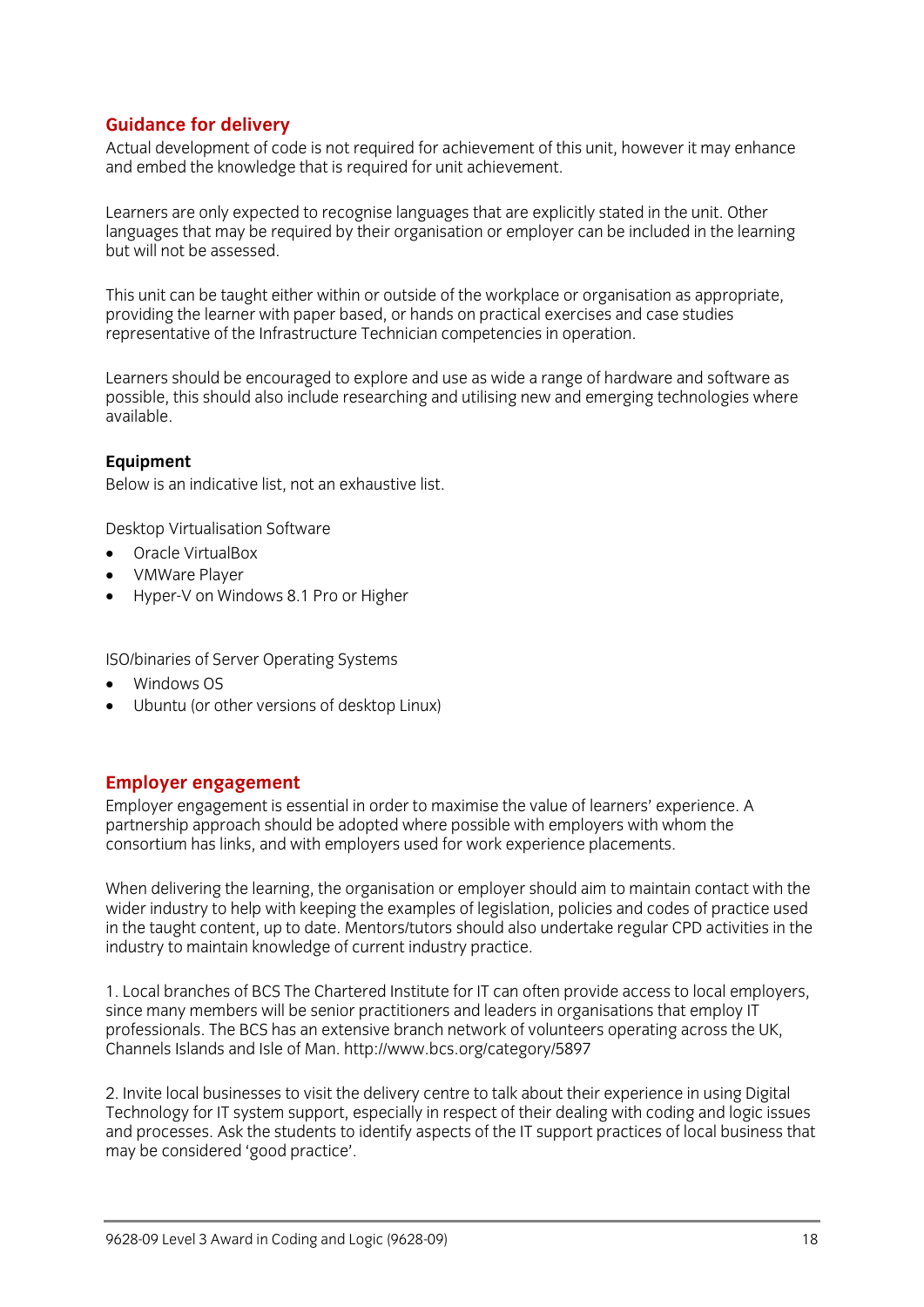3. The Computing/IT faculty of every university will have links to employers in the local economy and their faculty staff may be willing to introduce delivery centres to major employers of IT skilled graduates and apprentices. Such links should be developed by FE colleges so as to better understand the skills needs and career options for IT practitioners at all levels from school leaver to graduate (i.e., think of how your learners can develop their career beyond the FE stage, and open their eyes to a full career).  $\frac{1}{\sqrt{2}}$ 

4. Tech Partnership, the UK sector skills council for the IT/Telecoms industry, have an extensive list of small/medium sized employers of IT skilled apprentices and college leavers. They also provide a wealth of free resources for FE colleges to enable better engagement with local employers. https://www.thetechpartnership.com/ https://www.thetechpartnership.com/

5. The Computing Technology Industry Association (CompTIA) is a non-profit, international trade<br>association representing more than 2,000 members, 3,000 academic and training partners and tens of thousands of registered users spanning the entire information communications and technology (ICT) industry. Anyone can sign up to become a registered user and gain access to a vast library of resources that includes cutting edge research into technology trends from the UK and around the resources that includes contact includes contact into technology trends from the UK and around the UK and around the UK and around the UK and around the UK and around the UK and around the UK and around the UK and around t world.

#### **Suggested learning resources**

#### $D = -1$

| נמעש<br><b>Bash Pocket Reference</b><br>Published by: O'Reilly, 2016<br>ISBN: 978-1491941591                                   | Robbins A        |
|--------------------------------------------------------------------------------------------------------------------------------|------------------|
| Learn Windows PowerShell in a month of lunches<br>Published by: Manning Publications, 3rd edition 2016<br>ISBN: 978-1617294167 | Jones D, Hicks J |
| Widows PowerShell Cookbook<br>Published by: O'Reilly, 2013<br>ISBN: 978-1449320683                                             | Holmes L         |
| The Linux Command Line: A Complete Introduction<br>Published by: No Starch Press, 2012<br>ISBN: 978-1593273897                 | Shotts W         |
|                                                                                                                                |                  |

#### *Journals and magazines*

#### Websites

https://technet.microsoft.com/en-us/virtuallabs/ http://www.learnshell.org/ http://www.tutorialspoint http://www.tutorialspoint.com/execute\_bash\_online.php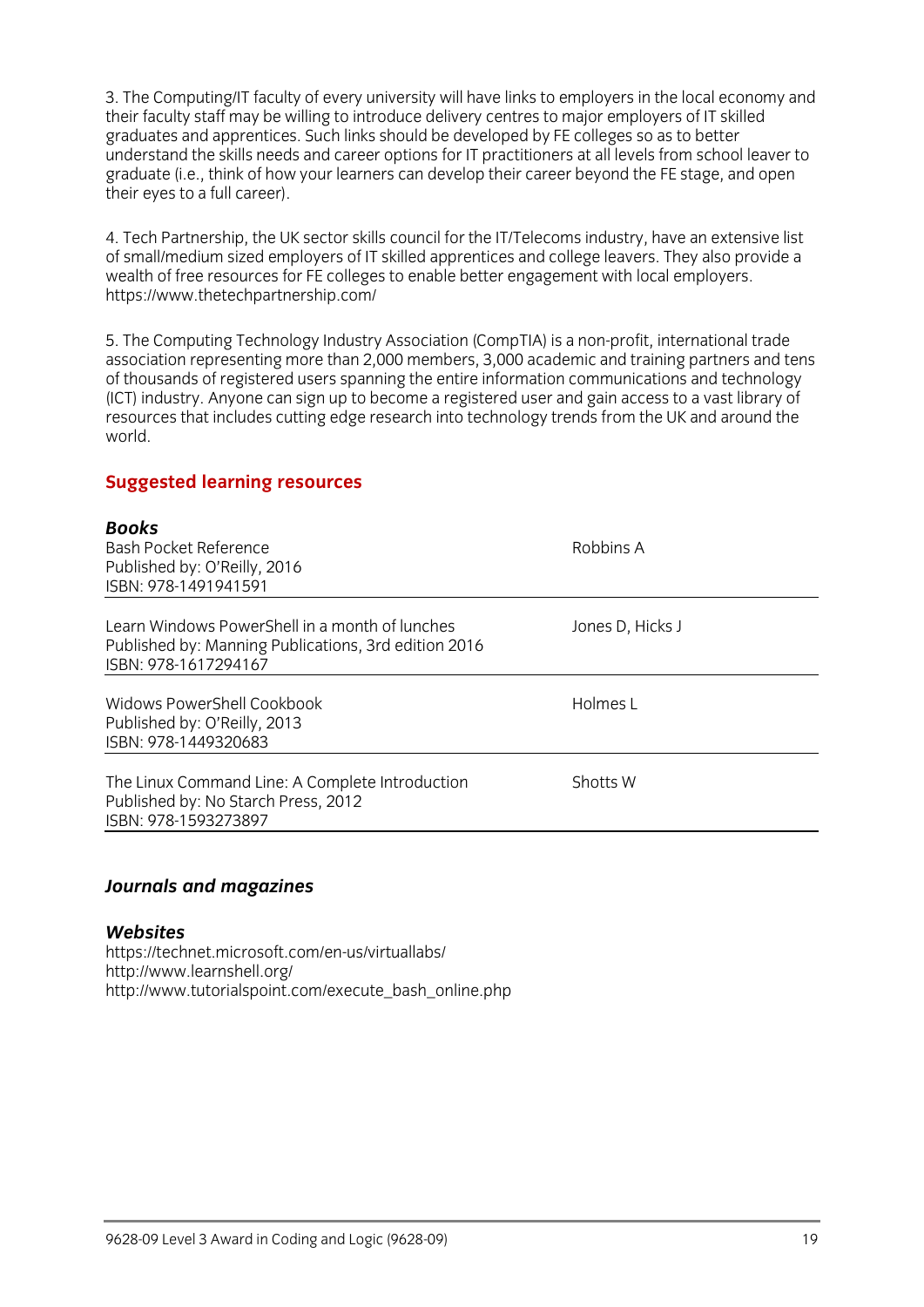# **Appendix 1 Relationships to other qualifications**

#### *Links to other qualifications*

Centres are responsible for checking the different requirements of all units/qualifications they are delivering and ensuring that can deliver meet requirements of all units/qualifications.

#### *Literacy, language, numeracy and ICT skills development*

This qualification can develop skills that can be used in the following qualifications:

- Functional Skills (England) se[e www.](http://www.cityandguilds.com/functionalskills)[cityandguilds.com/functionalskills](http://www.cityandguilds.com/essentialskillsni)<br>● Fssential Skills (Northern Ireland) see www.cityandguilds.com/essentia
- Essential Skills (Northern Ireland) see www.cityandguilds.com/essentialskillsni<br>■ Essential Skills Wales see www.cityandguilds.com/esw
- Essential Skills Wales see [www.cityandguilds.com/esw](http://www.cityandguilds.com/esw)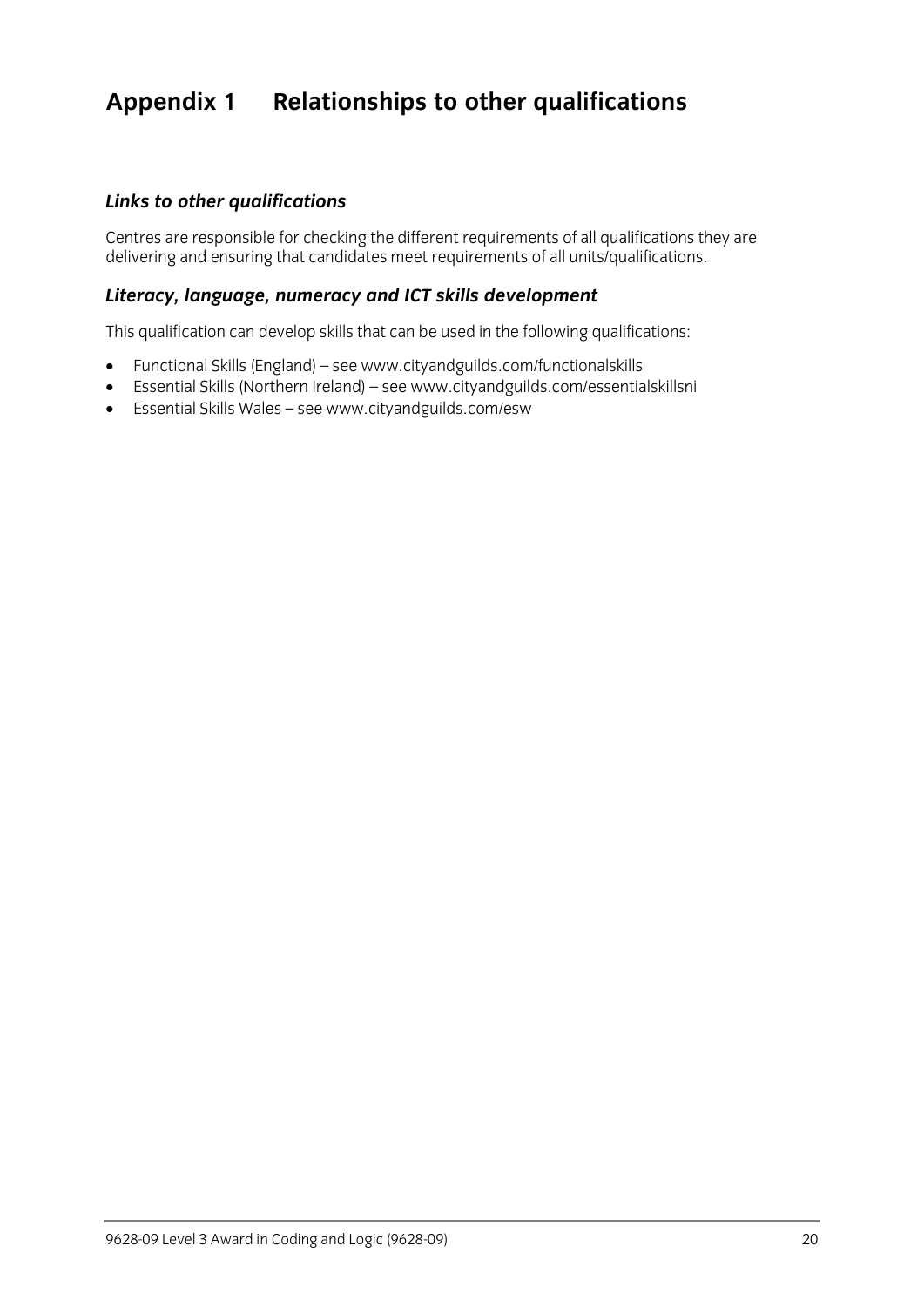# **Appendix 2 Sources of general information**

The following documents contain essential information for centres delivering City & Guilds qualifications. They should be referred to in conjunction with this handbook. To download the documents and to find other useful documents, go to the Centres and Training Providers homepage on www.cityandguilds.com.  $\frac{1}{2}$  and  $\frac{1}{2}$ 

*Centre Manual - Supporting Customer Excellence* contains detailed information about the processes centre' status, or to offer a particular qualification, as well as updates and good practice exemplars for City & Guilds assessment and policy issues. for City & Guilds assessment and policy issues.

- The centre and qualification approval process<br>• Assessment internal quality assurance and ex
- Assessment, internal quality assurance and examination roles at the centre
- Registration and certification of candidates
- Non-compliance
- Complaints and appeals
- Equal opportunities
- Data protection
- Management systems
- Maintaining records
- Assessment
- Internal quality assurance
- External quality assurance.

*Our Quality Assurance Requirements* encompasses all of the relevant requirements of key regulatory documents such as:

- SQA Awarding Body Criteria (2007)
- NVQ Code of Practice (2006)

and sets out the criteria that centres should adhere to pre and post centre and qualification approval. approval.

*Access to Assessment & Qualifications* provides full details of the arrangements that may be made adiustments in assessment. adjustments in assessment.

The **centre homepage** section of the City & Guilds website also contains useful information on  $\mathbf{S}$ 

- **Walled Garden**: how to register and certificate candidates on line
- **Events:** dates and information on the latest Centre events
- **Online assessment**: how to register for e-assessments.

*Centre Guide – Delivering International Qualifications* contains detailed information about the processes which must be followed and requirements which methods where a centre to achieve.<br>'annroved centre' status or to offer a narticular qualification 'approved centre' status, or to offer a particular qualification.

- The centre and qualification approval process and forms
- Assessment, verification and examination roles at the centre
- Registration and certification of candidates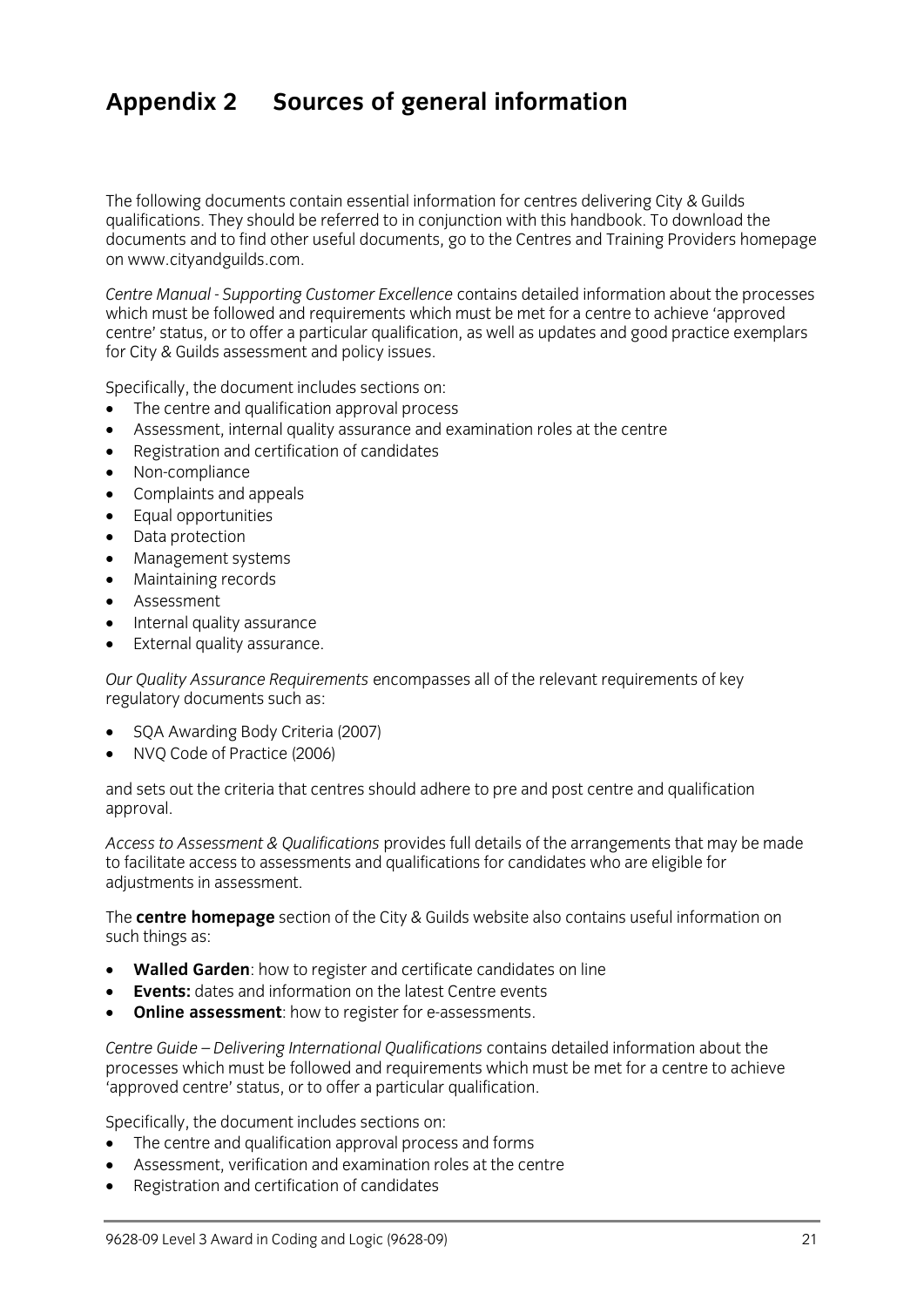- Non-compliance
- Complaints and appeals
- Equal opportunities
- Data protection
- Frequently asked questions.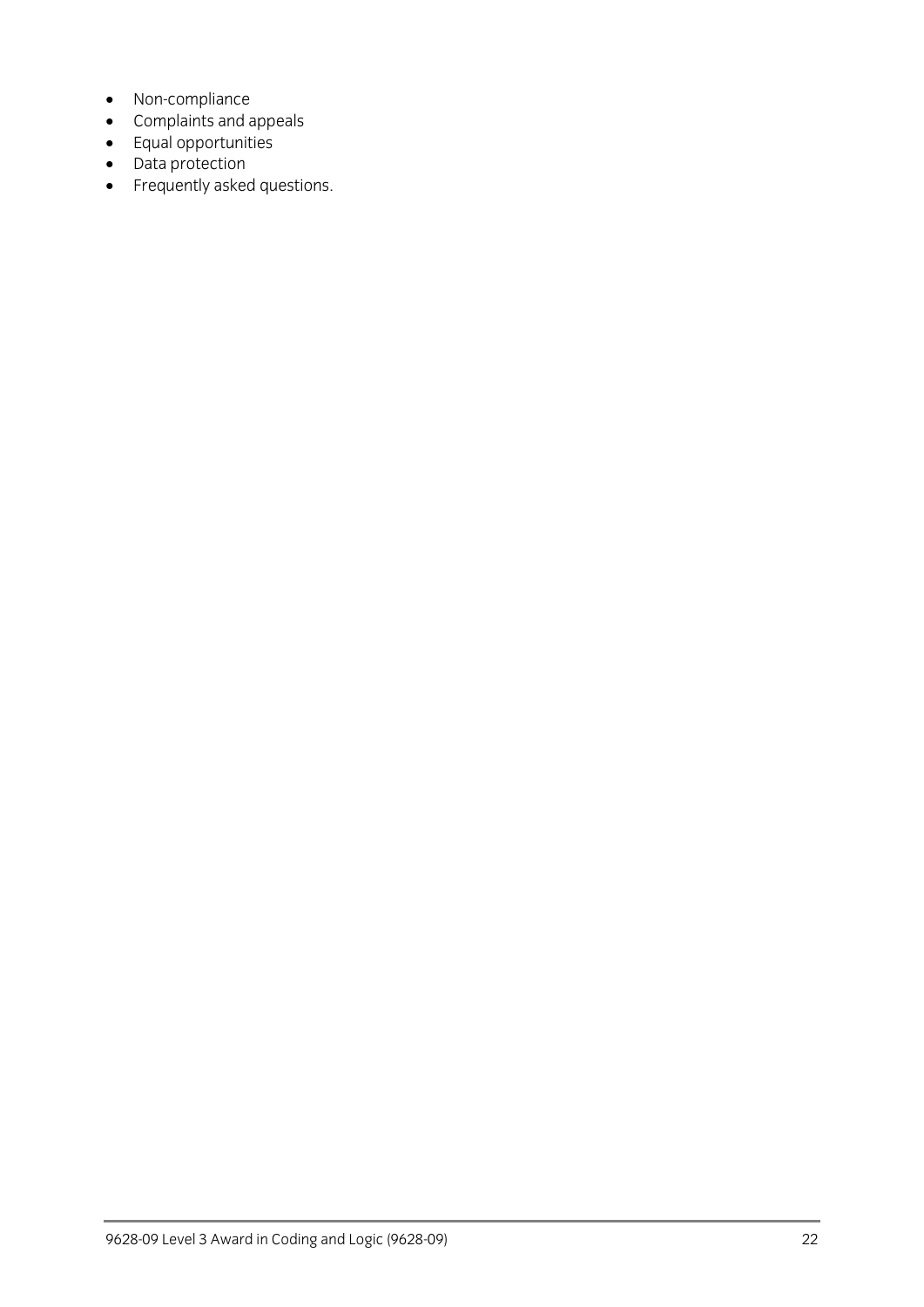# **Appendix 3 Useful contacts**

| <b>UK learners</b><br>General qualification information                                                                                                                                                    | E: learnersupport@cityandguilds.com                                                                 |
|------------------------------------------------------------------------------------------------------------------------------------------------------------------------------------------------------------|-----------------------------------------------------------------------------------------------------|
| <b>International learners</b><br>General qualification information                                                                                                                                         | $F: +44(0)2072942413$<br>E: intcg@cityandguilds.com                                                 |
| <b>Centres</b><br>Exam entries, Certificates,<br>Registrations/enrolment, Invoices, Missing<br>or late exam materials, Nominal roll reports,<br>Results                                                    | $F: +44(0)2072942413$<br>E: centresupport@cityandguilds.com                                         |
| <b>Single subject qualifications</b><br>Exam entries, Results, Certification, Missing<br>or late exam materials, Incorrect exam<br>papers, Forms request (BB, results entry),<br>Exam date and time change | $F: +44(0)2072942413$<br>$F: +44$ (0)20 7294 2404 (BB forms)<br>E: singlesubjects@cityandguilds.com |
| <b>International awards</b><br>Results, Entries, Enrolments, Invoices,<br>Missing or late exam materials, Nominal roll<br>reports                                                                          | $F: +44(0)2072942413$<br>E: intops@cityandguilds.com                                                |
| <b>Walled Garden</b><br>Re-issue of password or username,<br>Technical problems, Entries, Results, e-<br>assessment, Navigation, User/menu option,<br>Problems                                             | $F: +44(0)2072942413$<br>E: walledgarden@cityandguilds.com                                          |
| <b>Employer</b><br>Employer solutions, Mapping, Accreditation,<br>Development Skills, Consultancy                                                                                                          | $T: +44(0)1215038993$<br>E: business@cityandguilds.com                                              |
| <b>Publications</b><br>Logbooks, Centre documents, Forms, Free<br>literature                                                                                                                               | $F: +44(0)2072942413$                                                                               |
|                                                                                                                                                                                                            |                                                                                                     |

Every effort has been made to ensure that the information contained in this publication is true and correct at the time of going to press. However, City & Guilds' products and services are subject to continuous development and improvement and the right is reserved to change products and continuous development and improvement and the right increase to change and the right is reserved to change and the right increase to change and the right is respectively. services from time to time. City & Guilds cannot accept liability for loss or damage arising from the use of information in this publication.

If you have a complete a complaint in the service and the services that we have a complete the services that we have a control of the services that we have a control of the services that we have a control of the service th provide, email[: feedbackandcomplaints@cityandguilds.com](http://feedbackandcomplaints@cityandguilds.com)